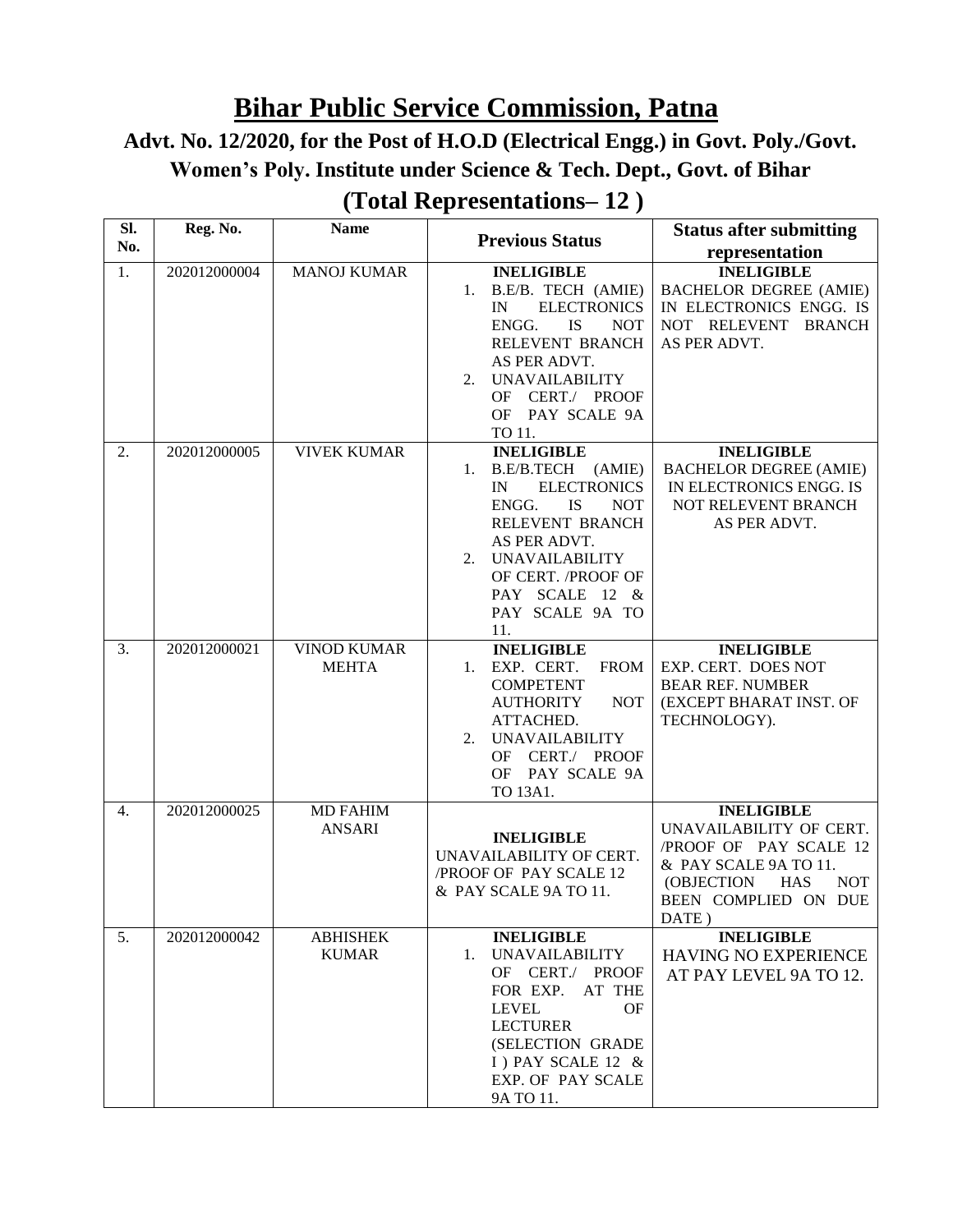| 6. | 202012000053 | <b>INDRAYUDH</b><br>BANDYOPADHYAY    | $\overline{2}$ .<br>M. TECH DURATION<br>$(2016-18)$<br>&<br>EXPERIENCE FROM<br>16-8-13 TO 30-9-19<br>ARE COINCIDING.<br><b>INELIGIBLE</b><br>M.TECH.<br>IN<br>1.<br><b>INDUSTRIAL</b><br><b>ELECTRICAL</b><br><b>SYSTEM</b><br><b>NOT</b><br><b>IS</b> | <b>INELIGIBLE</b><br>EXP. CERT. ISSUED BY<br>1.<br><b>HALDIA</b><br>INST.<br><b>OF</b><br><b>DOES</b><br><b>TECHNOLOGY</b><br>NOT BEAR ANY REF.                                                                                                                                                                                                                                                                                                                                           |
|----|--------------|--------------------------------------|--------------------------------------------------------------------------------------------------------------------------------------------------------------------------------------------------------------------------------------------------------|-------------------------------------------------------------------------------------------------------------------------------------------------------------------------------------------------------------------------------------------------------------------------------------------------------------------------------------------------------------------------------------------------------------------------------------------------------------------------------------------|
|    |              |                                      | RELEVANT BRANCH<br>AS PER ADVT.<br><b>UNAVAILABILITY</b><br>2.<br>OF CERT./ PROOF<br>OF PAY SCALE 9A<br>TO 11.                                                                                                                                         | NUMBER.<br>EXP. CERT. ISSUED BY<br>2.<br>ST. THOMAS COLLEGE<br><b>OF</b><br>ENGG.<br>&<br><b>TECHNOLOGY</b><br><b>HAS</b><br>NOT BEEN SUBMITTED.<br><b>THE</b><br>EXP.<br>SO <sub>1</sub><br><b>IS</b><br>INADEQUATE AS PER<br>ADVT.                                                                                                                                                                                                                                                      |
| 7. | 202012000055 | <b>SHIV PRAKASH</b><br><b>BIHARI</b> | <b>INELIGIBLE</b><br><b>UNAVAILABILITY</b><br><b>OF</b><br>CERT./PROOF FOR EXP. AT<br>THE LEVEL OF LECTURER<br>(SELECTION GRADE II) PAY<br>SCALE 13A1 & EXP. OF PAY<br>SCALE 9A TO 12.                                                                 | <b>INELIGIBLE</b><br>EXP. CERTIFICATE AT PAY<br>LEVEL 13A NOT<br>SUBMITTED.                                                                                                                                                                                                                                                                                                                                                                                                               |
| 8. | 202012000060 | <b>DWARKA DAS</b><br><b>NEEMA</b>    | <b>INELIGIBLE</b><br>UNAVAILABILITY OF CERT.<br>/PROOF OF PAY SCALE 12 &                                                                                                                                                                               | <b>ELIGIBLE</b><br>(AFTER<br><b>REPRESENTATION)</b>                                                                                                                                                                                                                                                                                                                                                                                                                                       |
|    |              |                                      |                                                                                                                                                                                                                                                        |                                                                                                                                                                                                                                                                                                                                                                                                                                                                                           |
| 9. | 202012000065 | <b>DHARAMJIT</b>                     | PAY SCALE 9A TO 11.<br><b>INELIGIBLE</b><br><b>UNAVAILABILITY</b><br>OF<br>CERT./PROOF FOR EXP. AT<br>THE LEVEL OF LECTURER<br>(SELECTION GRADE I) PAY<br><b>SCALE 12</b>                                                                              | <b>INELIGIBLE</b><br><b>CANDIDATE</b><br><b>HAS</b><br><b>NOT</b><br>CERT.<br><b>SUBMITTED</b><br>EXP.<br>FROM 29-05-2010 TO 27-05-<br>2018<br><b>CANDIDATE</b><br><b>HAS</b><br>CERT.<br>SUBMITTED EXP.<br><b>ISSUED BY DUDANI FUELS</b><br>(P)<br>LTD.<br>SALARY<br>STRUCTURE MENTIONED IN<br>CERT.<br><b>DOES</b><br><b>NOT</b><br>EXP.<br>SHOW TOTAL EMOLUMENT.<br>MENTIONED PAY SCALE<br>$(6500-10500)$<br><b>DOES</b><br><b>NOT</b><br>COME UNDER PAY SCALE<br>LEVEL-9 AT THAT TIME |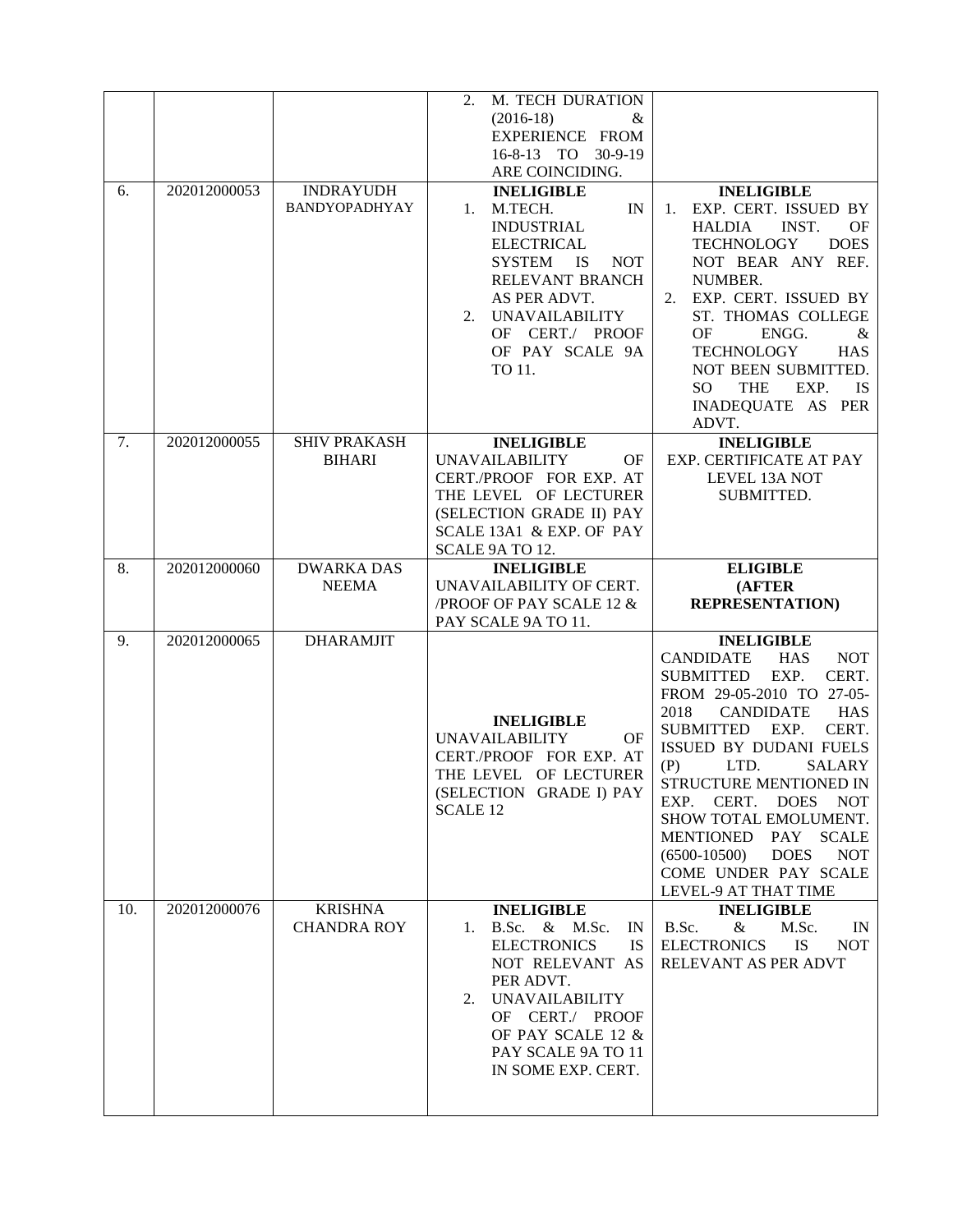| 11. | 202012000089 | <b>NEEL KAMAL</b>  |    | <b>INELIGIBLE</b>        | <b>INELIGIBLE</b>               |
|-----|--------------|--------------------|----|--------------------------|---------------------------------|
|     |              |                    | 1. | M.TECH. IN               | <b>PROVISIONAL</b><br>1.<br>IN  |
|     |              |                    |    | <b>ELECTRICAL</b>        | CERT. M.TECH IS                 |
|     |              |                    |    | POWER ELECTS.            | <b>AWARDED</b><br>IN            |
|     |              |                    |    | <b>ELECTMACH &amp;</b>   | <b>POWER</b>                    |
|     |              |                    |    | <b>DRIVES ARE NOT</b>    | ELECTRONICS BUT                 |
|     |              |                    |    | RELEVANT BRANCH          |                                 |
|     |              |                    |    | AS PER ADVT.             | IN DEGREE CERT                  |
|     |              |                    |    | 2. B. TECH. IN SECOND    | M.TECH<br><b>IS</b>             |
|     |              |                    |    | CLASS.                   | <b>AWARDED</b><br>IN            |
|     |              |                    | 3. | <b>UNAVAILABILITY OF</b> | <b>ELECT-POWER</b>              |
|     |              |                    |    | CERT./ PROOF OF          | ELECTS.                         |
|     |              |                    |    | EXP. AT PAY LEVEL        | ELECT.MACH.<br>&                |
|     |              |                    |    | 12.                      | DRIVES. IN SUCH                 |
|     |              |                    |    |                          | CASE<br><b>DEGREE</b>           |
|     |              |                    |    |                          | <b>CERTIFICATE WILL</b>         |
|     |              |                    |    |                          | BE CONSIDERED IN                |
|     |              |                    |    |                          | <b>ELECT-POWER</b>              |
|     |              |                    |    |                          | ELECTS.<br>ELECT.               |
|     |              |                    |    |                          | MACH & DRIVES.                  |
|     |              |                    |    |                          | ELECT-<br><b>POWER</b><br>2.    |
|     |              |                    |    |                          | <b>ELECT</b><br>ELECT.          |
|     |              |                    |    |                          | <b>MACH &amp; DRIVES IS</b>     |
|     |              |                    |    |                          | <b>NOT</b><br><b>RELEVANT</b>   |
|     |              |                    |    |                          |                                 |
|     |              |                    |    |                          | <b>BRANCH</b><br>AS PER         |
|     |              |                    |    |                          | ADVT.(<br><b>AICTE</b>          |
|     |              |                    |    |                          | GAZETTE)                        |
| 12. | 202012000109 | <b>NAQUI ANWER</b> |    | <b>INELIGIBLE</b>        | <b>INELIGIBLE</b>               |
|     |              |                    | 1. | <b>UNAVAILABILITY</b>    | CERT.<br>1. EXP.<br><b>OF</b>   |
|     |              |                    |    | OF CERT./ PFOOF          | TERRI UNIV. NOT                 |
|     |              |                    |    | FOR POST PhD EXP.        | SUBMITTED.                      |
|     |              |                    |    | AT LEVEL 12.             |                                 |
|     |              |                    | 2. | <b>UNAVAILABILITY</b>    | 2. EXP.<br>CERT.                |
|     |              |                    |    | OF CERT. /PFOOF          | <b>ISSUED</b><br>BY             |
|     |              |                    |    | FOR PAY SCALE 9A         | <b>GALGOTIA</b>                 |
|     |              |                    |    | TO 12.                   | <b>EDUCATIONAL</b>              |
|     |              |                    |    |                          | INSTITUTION,                    |
|     |              |                    |    |                          | <b>APEEJAY</b>                  |
|     |              |                    |    |                          | <b>COLLEGE</b><br>OF            |
|     |              |                    |    |                          | ENGG. AND GLA                   |
|     |              |                    |    |                          | <b>INSTITUTE</b><br><b>OF</b>   |
|     |              |                    |    |                          | <b>TECHNOLOGY</b><br>$\&$       |
|     |              |                    |    |                          | <b>MANAGEMENT</b>               |
|     |              |                    |    |                          | DOES NOT BEAR                   |
|     |              |                    |    |                          | NUMBER.<br>REF.                 |
|     |              |                    |    |                          | <b>THESE</b>                    |
|     |              |                    |    |                          | <b>EXPERIENCES</b>              |
|     |              |                    |    |                          | CAN'T<br><b>BE</b>              |
|     |              |                    |    |                          |                                 |
|     |              |                    |    |                          | CONSIDERED.<br>SO               |
|     |              |                    |    |                          | <b>THE</b><br>EXP.<br><b>IS</b> |
|     |              |                    |    |                          | <b>INADEQUATE</b><br>AS         |
|     |              |                    |    |                          | PER ADVT.                       |
|     |              |                    |    |                          |                                 |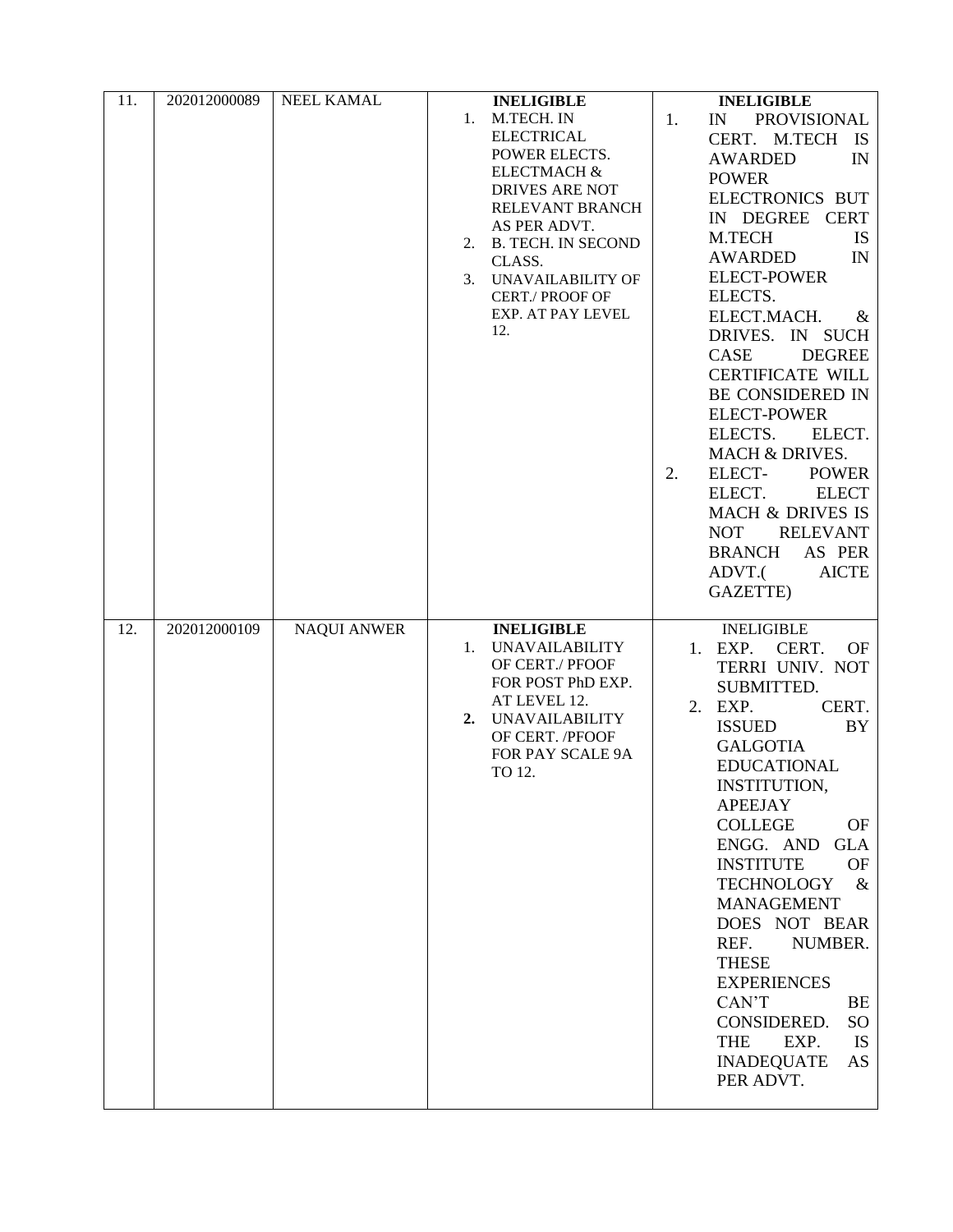## **Advt. No. 18/2020, for the Post of Prof. (Electrical & Electronics Engg.) in Govt. Engg. Colleges under Science & Tech. Dept., Govt. of Bihar (Total Representations– 08 )**

| SI. | Reg. No.     | <b>Name</b>           | <b>Previous Status</b>                                  | <b>Status after submitting</b> |
|-----|--------------|-----------------------|---------------------------------------------------------|--------------------------------|
| No. |              |                       |                                                         | representation                 |
| 1.  | 202018000005 | <b>MANISH KUMAR</b>   | <b>INELIGIBLE</b>                                       | <b>ELIGIBLE</b>                |
|     |              |                       | NO.<br>OF<br>1.                                         | (After Representation)         |
|     |              |                       | PUBLICATIONS/                                           |                                |
|     |              |                       | <b>JOURNALS</b>                                         |                                |
|     |              |                       | APPROVED BY SCI/<br>AICTE/UGC<br>AT                     |                                |
|     |              |                       | ASSO. PROF. LEVEL                                       |                                |
|     |              |                       | IS LESS THAN 10.                                        |                                |
| 2.  | 202018000006 | <b>VINEET SHEKHER</b> | <b>INELIGIBLE</b>                                       | <b>ELIGIBLE</b>                |
|     |              |                       | <b>UNAVAILABILITY</b><br>$1_{\cdot}$                    | (After Representation)         |
|     |              |                       | OF CERT./ PROOF                                         |                                |
|     |              |                       | <b>FOR</b><br>ASSO.<br><b>PROF</b>                      |                                |
|     |              |                       | LEVEL PAY SCALE                                         |                                |
|     |              |                       | 13A1 & ASST. PROF.                                      |                                |
|     |              |                       | LEVEL 10.                                               |                                |
| 3.  | 202018000023 | <b>MANOJ KUMAR</b>    | <b>INELIGIBLE</b>                                       | <b>ELIGIBLE</b>                |
|     |              |                       | <b>UNAVAILABILITY</b><br>1.                             | (After Representation)         |
|     |              |                       | CERT. /PROOF<br>OF<br>PROF.                             |                                |
|     |              |                       | FOR ASST.<br><b>LEVEL</b><br>10<br>OF                   |                                |
|     |              |                       | SBMEC,<br>BRCM,                                         |                                |
|     |              |                       | GIET.                                                   |                                |
|     |              |                       | <b>OF</b><br>NO.<br>2.                                  |                                |
|     |              |                       | PUBLICATIONS/                                           |                                |
|     |              |                       | <b>JOURNALS</b>                                         |                                |
|     |              |                       | APPROVED BY SCI/                                        |                                |
|     |              |                       | AICTE/UGC<br>AT                                         |                                |
|     |              |                       | ASSO. PROF. LEVEL                                       |                                |
|     |              |                       | IS LESS THAN 10.                                        |                                |
|     |              |                       | IN<br>3<br>JOURNALS/<br>3.                              |                                |
|     |              |                       | <b>PUBLICATIONS</b><br><b>OF</b>                        |                                |
|     |              |                       | <b>ADVANCED</b>                                         |                                |
|     |              |                       | MATHEMATICS,<br><b>YEAR</b><br><b>HAS</b><br><b>NOT</b> |                                |
|     |              |                       | BEEN MENTIONED.                                         |                                |
| 4.  | 202018000055 | <b>BHAGWAN SHREE</b>  | <b>INELIGIBLE</b>                                       | <b>ELIGIBLE</b>                |
|     |              | RAM                   | 1. NO.OF PUBLICATIONS/                                  | (After Representation)         |
|     |              |                       | JOURNALS APPROVED                                       |                                |
|     |              |                       | BY SCI/ AICTE/UGC AT                                    |                                |
|     |              |                       | ASSO. PROF. LEVEL IS<br>LESS THAN 10.                   |                                |
|     |              |                       | <b>PUBLICATIONS</b><br><b>NOT</b><br>2.                 |                                |
|     |              |                       | ATTACHED.                                               |                                |
|     |              |                       | 3. UNAVAILABILITY OF                                    |                                |
|     |              |                       | CERT./ PROOF FOR                                        |                                |
|     |              |                       | ASSO. PROF LEVEL<br>PAY SCALE 13A1 &                    |                                |
|     |              |                       | ASST. PROF. LEVEL 10.                                   |                                |
|     |              |                       |                                                         |                                |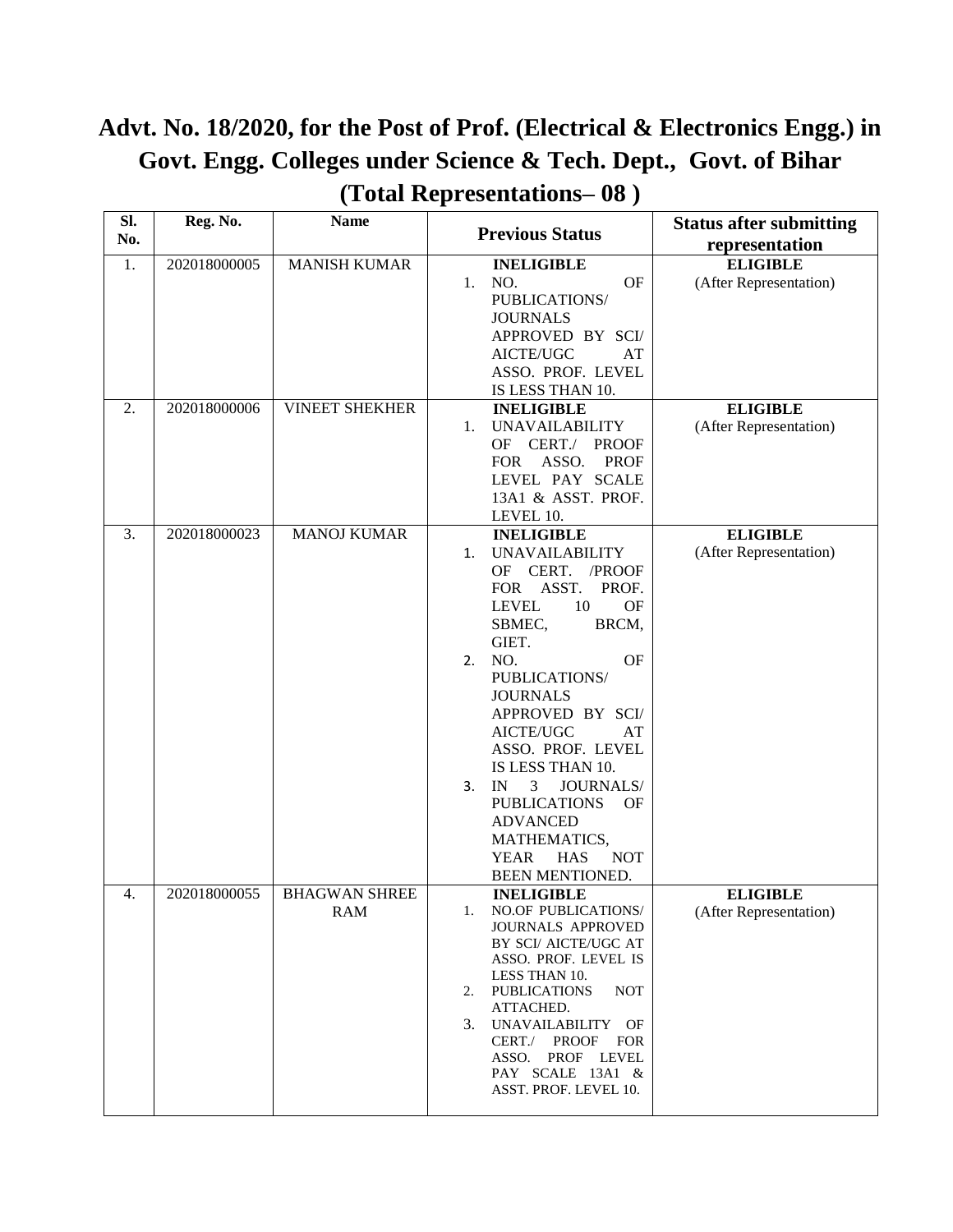| 5. | 202018000012 | PANKAJ KUMAR                         | <b>INELIGIBLE</b><br><b>COMPLETED PhD IN</b><br>1.<br>MAY<br>2018.<br>SO.<br><b>EXPERIENCE</b><br>AT<br><b>LEVEL</b><br>OF<br><b>THE</b><br>ASSO.<br>PROF.<br><b>IS</b><br>LESS THAN 3 YRS.<br>NO. OF RESEARCH<br>2.<br><b>PAPERS</b><br>AT<br><b>THE</b><br>LEVEL OF ASSO.<br>PROF.<br>IN<br><b>SCI/AICTE/UGC</b><br>APPROVED LIST OF<br>JOURNALS IS LESS<br>THAN 10. YEAR IS<br><b>NOT</b><br><b>MENTIONED</b><br>IN PUBLICATIONS | <b>INELIGIBLE</b><br>COMPLETED Ph.D. IN MAY<br>2018 . SO EXPERIENCE AT<br>THE LEVEL OF ASSO. PROF.<br>IS LESS THAN 3 YRS.                                                                                                                                                                                                                |
|----|--------------|--------------------------------------|-------------------------------------------------------------------------------------------------------------------------------------------------------------------------------------------------------------------------------------------------------------------------------------------------------------------------------------------------------------------------------------------------------------------------------------|------------------------------------------------------------------------------------------------------------------------------------------------------------------------------------------------------------------------------------------------------------------------------------------------------------------------------------------|
| 6. | 202018000020 | <b>KRISHNA</b><br><b>CHANDRA ROY</b> | <b>INELIGIBLE</b><br><b>NO</b><br>1.<br><b>BASIC</b><br>QUALIFICATION<br>(NO)<br>B.E/ B.TECH) AS PER<br>ADVT.<br><b>UNAVAILABILITY</b><br>2.<br>OF CERT. /PROOF<br>FOR ASST. PROF.<br>LEVEL 10.<br>NO. OF RESEARCH<br>3.<br><b>PAPERS</b><br>AT<br><b>THE</b><br>LEVEL OF ASSOC.<br>PROF. IN SCI/AICTE/<br><b>APPROVED</b><br>UGC<br>LIST OF JOURNALS<br>IS LESS THAN SIX.                                                          | <b>INELIGIBLE</b><br><b>HAVING NO</b><br><b>BACHERLOR'S DEGREE</b><br>IN ELECTRIAL AND<br>ELECTRONICS ENGG.<br>$[$ B.SC./M.SC.<br>(ELECTRONICS) IS NOT<br>RELEVANT DEGREE AS<br>PER ADVT.]                                                                                                                                               |
| 7. | 202018000069 | <b>RAMJEE PRASAD</b><br><b>GUPTA</b> | <b>INELIGIBLE</b><br>NO ADEQUATE EXP.<br>1.<br>AT THE POST OF<br><b>ASSOC. PROF. AS</b><br>PER ADVT.<br>NO. OF RESEARCH<br>2.<br>AT<br><b>THE</b><br><b>PAPERS</b><br>LEVEL OF ASSOC.<br>PROF. IN SCI/AICTE/<br><b>APPROVED</b><br><b>UGC</b><br>LIST OF JOURNALS<br>IS LESS THAN 10<br>(TEN).                                                                                                                                      | <b>INELIGIBLE</b><br>NO ADEQUATE EXP.<br>1.<br>AT THE POST OF<br>ASSOC. PROF.<br>AS<br>PER ADVT.,<br>NO. OF RESEARCH<br>2.<br>AT<br><b>THE</b><br><b>PAPERS</b><br>OF<br>ASSOC.<br>LEVEL<br>PROF.<br>IN<br>SCI/SCOPUS/AICTE/<br><b>UGC</b><br><b>APPROVED</b><br>LIST OF JOURNALS<br><b>IS</b><br><b>LESS</b><br><b>THAN</b><br>10(TEN). |
| 8. | 202018000074 | <b>NAQUI ANWER</b>                   | <b>INELIGIBLE</b><br>NO.<br>OF<br>1.<br>PUBLICATIONS/<br><b>JOURNALS</b><br>APPROVED BY SCI/<br>AICTE/UGC<br>AT<br>ASSOC.<br>PROF.<br>LEVEL ARE<br><b>LESS</b><br>THAN 10.<br><b>SUBMITTED</b><br>EXP.<br>2.                                                                                                                                                                                                                        | <b>INELIGIBLE</b><br>EXP. CERT. AT THE<br>1.<br>LEVEL OF<br>ASSOC.<br><b>IS</b><br>PROF.<br><b>NOT</b><br>SUBMITTED.<br>NO. OF RESEARCH/<br>2.<br><b>PUBLICATIONS</b><br>IN<br>SCI/SCOPUS/ AICTE/<br><b>APPROVED</b><br><b>UGC</b><br>LIST OF JOURNALS                                                                                   |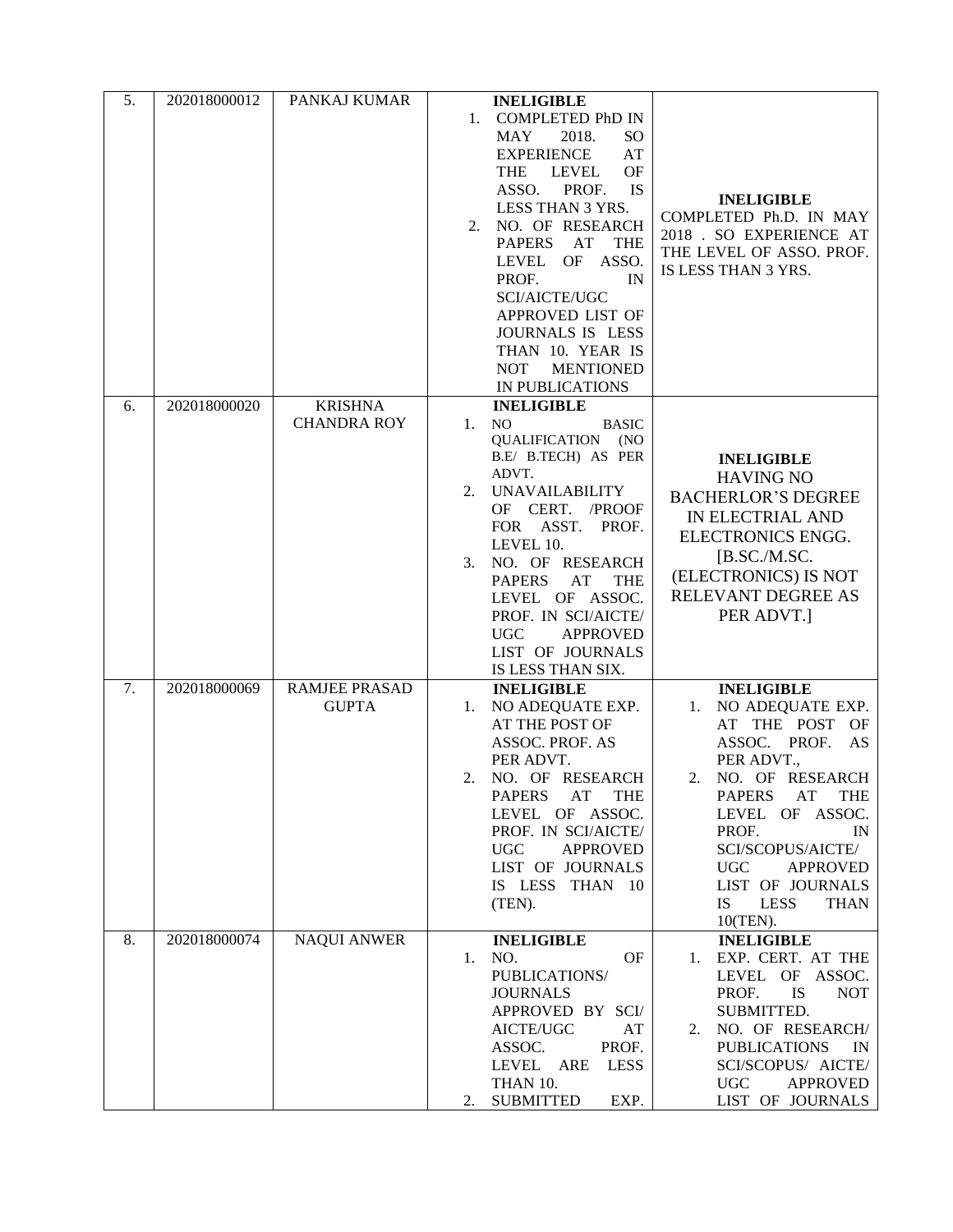| <b>CERTIFICATES</b>                    | <b>LEVEL</b><br><b>THE</b><br>AT |
|----------------------------------------|----------------------------------|
| GALGOTIA.<br><b>FROM</b>               | ASSOC.<br>PROF.<br><b>IS</b>     |
| <b>COLLEGE</b><br><b>APJ</b><br>&      | <b>LESS</b><br><b>THAN</b><br>10 |
| <b>GLA UNIV. ARE NOT</b>               | (TEN).                           |
| <b>PROPER</b><br><b>PER</b><br>AS.     |                                  |
| ADVERTISEMENT.                         |                                  |
| CERT.<br><b>NOT</b><br>EXP.<br>$3_{-}$ |                                  |
| <b>FOR</b><br><b>SUBMITTED</b>         |                                  |
| <b>UNIVERSITY</b><br>TERI              |                                  |
| <b>IILM</b><br><b>AND</b>              |                                  |
| <b>ACADEMY</b><br>OF                   |                                  |
| HIGHER LEARNING.                       |                                  |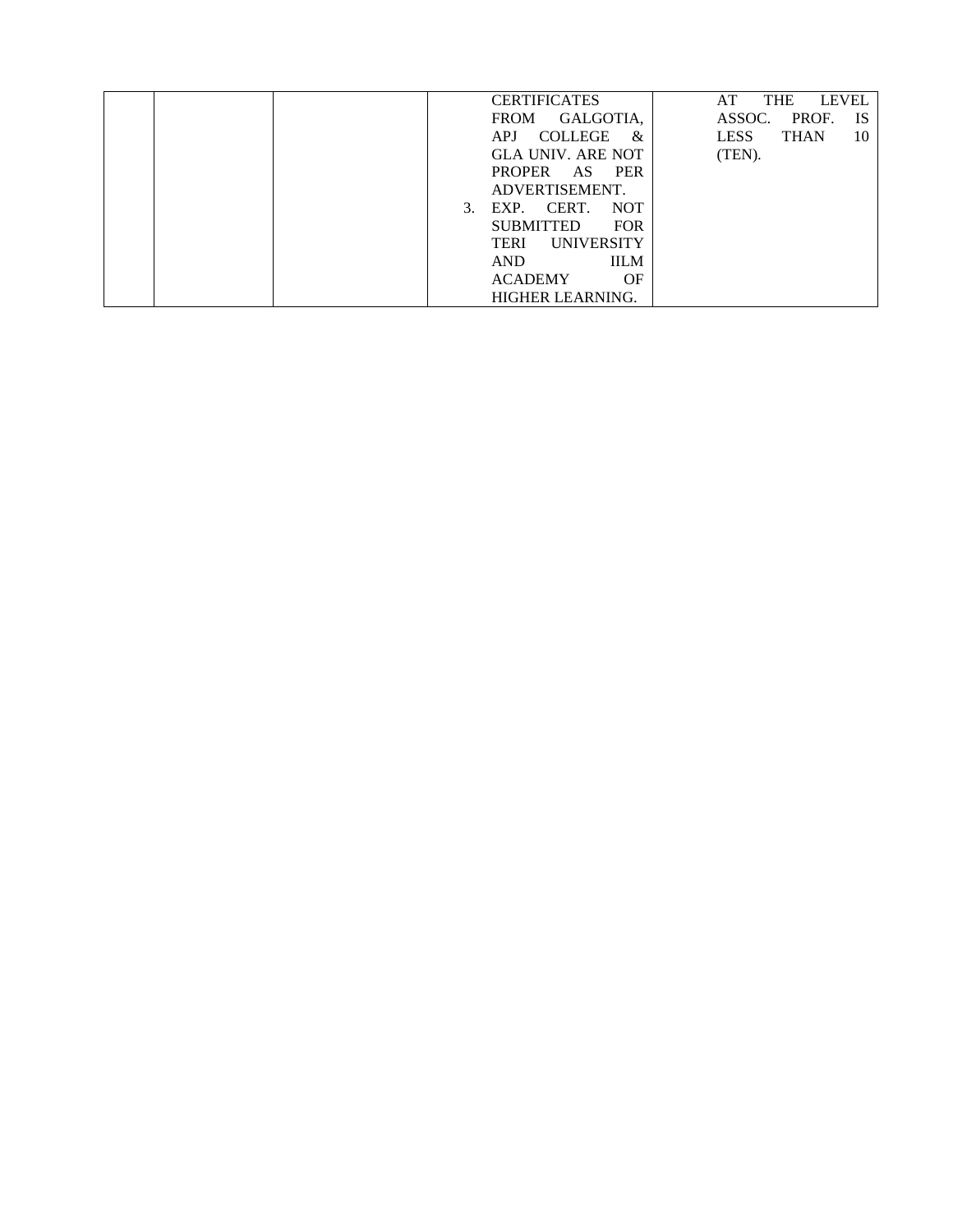## **Advt. No. 25/2020, for the Post of Assoc. Prof. (Electrical & Electronic Engg.) in Govt. Engg. Colleges under Science & Tech. Dept., Govt. of Bihar (Total Representations – 17)**

| SI.<br>No.       | Reg. No.     | <b>Name</b>          | <b>Previous Status</b>                      | <b>Status after submitting</b><br>representation |
|------------------|--------------|----------------------|---------------------------------------------|--------------------------------------------------|
| 1.               | 202025000017 | <b>MANOJ KUMAR</b>   | <b>INELIGIBLE</b>                           | <b>ELIGIBLE</b>                                  |
|                  |              |                      | UNAVAILABILITY OF CERT.                     | (After Representation)                           |
|                  |              |                      | / PROOF FOR ASSTT. PROF.                    |                                                  |
|                  |              |                      | PAY LEVEL - 10 IN SBM                       |                                                  |
|                  |              |                      |                                             |                                                  |
|                  |              |                      | ENGG. COLLEGE, BRCM &<br>GATEWAY INSTITUTE. |                                                  |
|                  |              |                      |                                             |                                                  |
| 2.               | 202025000020 | <b>BHAGWAN SHREE</b> | <b>INELIGIBLE</b>                           | <b>ELIGIBLE</b>                                  |
|                  |              | <b>RAM</b>           | NO. OF RESEARCH<br>1.                       | (After Representation)                           |
|                  |              |                      | <b>PUBLICATIONS</b><br>IN                   |                                                  |
|                  |              |                      | SCI/AICTE/<br><b>UGC</b>                    |                                                  |
|                  |              |                      | APPROVED LIST OF                            |                                                  |
|                  |              |                      | JOURNALS IS LESS                            |                                                  |
|                  |              |                      | THAN SIX.                                   |                                                  |
|                  |              |                      | <b>UNAVAILABILITY</b><br>2.                 |                                                  |
|                  |              |                      | OF CERT./ PROOF                             |                                                  |
|                  |              |                      | ASST. PROF.<br><b>FOR</b>                   |                                                  |
|                  |              |                      | PAY LEVEL 10.                               |                                                  |
| 3.               | 202025000026 | <b>AMRITA SINHA</b>  | <b>INELIGIBLE</b>                           | <b>ELIGIBLE</b>                                  |
|                  |              |                      | <b>UNAVAILABILITY OF</b>                    | (After Representation)                           |
|                  |              |                      | CERT/PROOF FOR ASST.                        |                                                  |
|                  |              |                      | PROF. PAY LEVEL -10 (AZAD                   |                                                  |
|                  |              |                      | <b>INSTITUTE OF</b>                         |                                                  |
|                  |              |                      | TECHNOLOGY).                                |                                                  |
| $\overline{4}$ . | 202025000030 | <b>RAMJEE PRASAD</b> | <b>INELIGIBLE</b>                           | <b>ELIGIBLE</b>                                  |
|                  |              | <b>GUPTA</b>         | <b>NO. OF RESEARCH PAPERS</b>               | (After Representation)                           |
|                  |              |                      | IN SCI/ AICTE/UGC                           |                                                  |
|                  |              |                      | APPROVED LIST OF                            |                                                  |
|                  |              |                      | JOURNALS IS LESS THAN                       |                                                  |
|                  |              |                      | 06(SIX)                                     |                                                  |
| 5.               | 202025000054 | <b>DR RAJAN</b>      | <b>INELIGIBLE</b>                           | <b>ELIGIBLE</b>                                  |
|                  |              | <b>SARKAR</b>        | UNAVAILABILITY OF CERT.                     | (After Representation)                           |
|                  |              |                      | /PROOF FOR ASST. PROF.                      |                                                  |
|                  |              |                      | PAY LEVEL 10.                               |                                                  |
| 6.               | 202025000059 | <b>VINOD KUMAR</b>   | <b>INELIGIBLE</b>                           | <b>ELIGIBLE</b>                                  |
|                  |              |                      | <b>POST</b><br>IN<br>Ph.D<br>1.             | (After Representation)                           |
|                  |              |                      | REF.<br><b>EXPERIENCE</b>                   |                                                  |
|                  |              |                      | NO. HAS NOT BEEN                            |                                                  |
|                  |              |                      | <b>PROVIDED</b><br><b>FOR</b>               |                                                  |
|                  |              |                      | <b>MRCET</b>                                |                                                  |
|                  |              |                      | <b>HYDERABAD</b><br><b>AND</b>              |                                                  |
|                  |              |                      | RKJIT, GZB.                                 |                                                  |
|                  |              |                      | 2. UNAVAILABILITY                           |                                                  |
|                  |              |                      | OF CERT. / PROOF                            |                                                  |
|                  |              |                      | FOR ASSTT. PROF.                            |                                                  |
|                  |              |                      | PAY LEVEL- 10 IN                            |                                                  |
|                  |              |                      | <b>SOME</b><br>EXP.                         |                                                  |
|                  |              |                      | CERTIFICATES.                               |                                                  |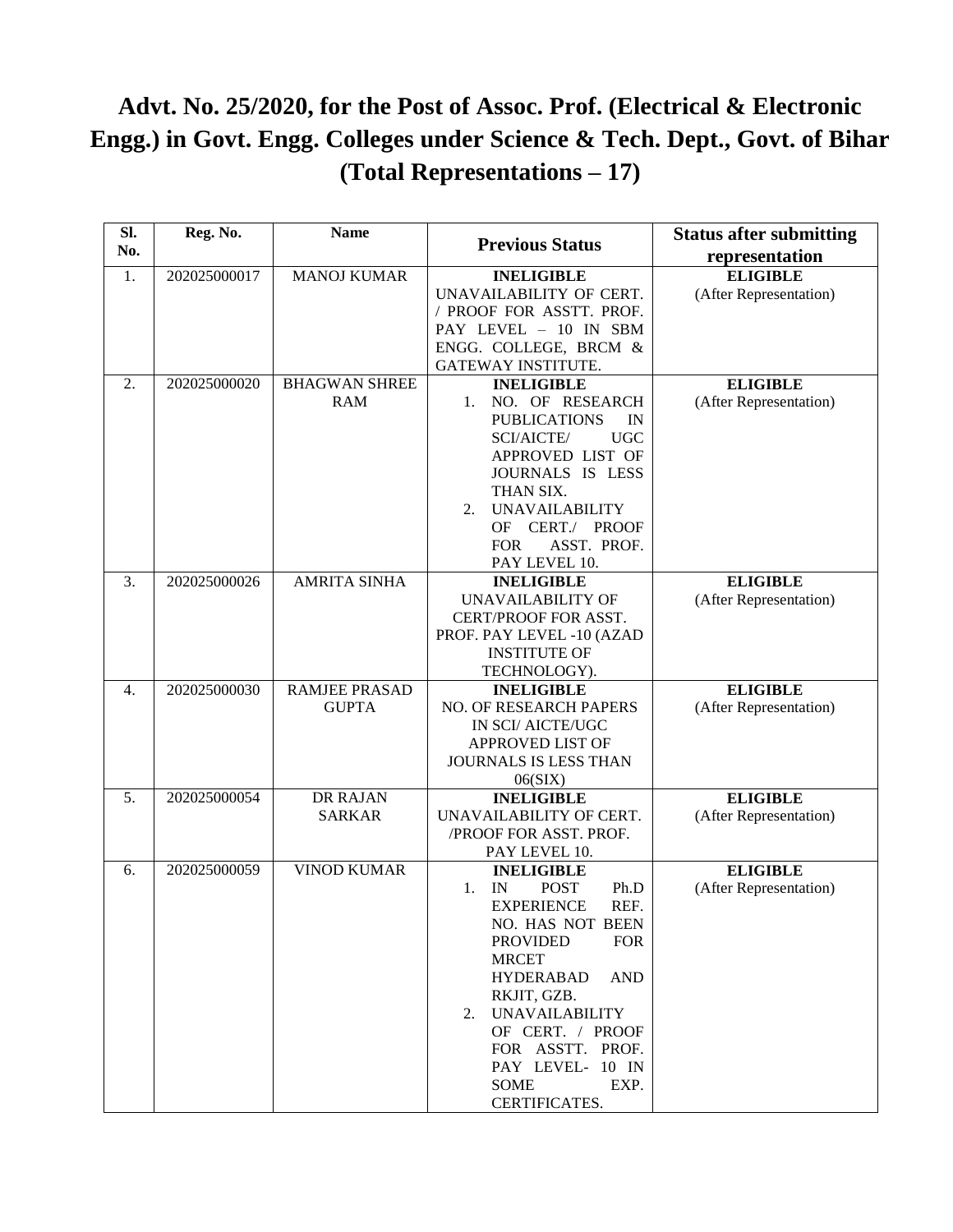| 7.  | 202025000005 | <b>MD FAHIM</b>    | <b>INELIGIBLE</b>               | <b>INELIGIBLE</b>                              |
|-----|--------------|--------------------|---------------------------------|------------------------------------------------|
|     |              | ANSARI             | UNAVAILABILITY OF CERT.         | INADEQUATE EXP.<br>AS                          |
|     |              |                    | /PROOF FOR ASST. PROF.          | PER ADVT. (EXP. CERT.                          |
|     |              |                    | PAY LEVEL 10.                   | <b>ISSUED</b><br>BY.<br>S.A.                   |
|     |              |                    |                                 | <b>FABRICATOR</b><br><b>CIVIL</b><br>$\&$      |
|     |              |                    |                                 | ENGGS. DOES NOT BEAR                           |
|     |              |                    |                                 | REF NO. AND SALARY                             |
|     |              |                    |                                 | STRUCTURE. EXP. CERT.                          |
|     |              |                    |                                 | ISSUED BY Z.H. COLLEGE                         |
|     |              |                    |                                 | OF ENGG. & TECHNOLOGY                          |
|     |              |                    |                                 | DOES NOT BEAR SALARY                           |
|     |              |                    |                                 | STRUCTURE. EXP. CERT.                          |
|     |              |                    |                                 | ISSUED BY GRAPHIC ERA                          |
|     |              |                    |                                 | (01.07.09 TO 10.10.11) DOES                    |
|     |              |                    |                                 | NOT BEAR REF. NO. &                            |
|     |              |                    |                                 | SALARY STRUCTURE. EXP.                         |
|     |              |                    |                                 | CERT. ISSUED BY BRCM                           |
|     |              |                    |                                 | <b>COLLEGE</b><br>ENGG.<br>OF<br>&             |
|     |              |                    |                                 | TECHNOLOGY (13.10.11 TO                        |
|     |              |                    |                                 | 01.08.14) DOES NOT BEAR                        |
|     |              |                    |                                 | SALARY STRUCTURE. EXP.<br>CERT. ISSUED BY J.B. |
|     |              |                    |                                 |                                                |
|     |              |                    |                                 | INSTITUTE OF ENGG. &<br>TECHNOLOGY DOES NOT    |
|     |              |                    |                                 | REF.<br>NO.<br><b>AND</b><br><b>BEAR</b>       |
|     |              |                    |                                 | SALARY STRUCTURE. EXP.                         |
|     |              |                    |                                 | CERT. ISSUED BY GRAPHIC                        |
|     |              |                    |                                 | ERA (AFTER 18.10.2018) HAS                     |
|     |              |                    |                                 | NOT BEEN SUBMITTED).                           |
| 8.  | 202025000010 | PANKAJ KUMAR       | <b>INELIGIBLE</b>               | <b>INELIGIBLE</b>                              |
|     |              |                    | NO ADEQUATE EXP. AS PER         | INADEQUATE EXP. AS PER                         |
|     |              |                    | ADVT (POST Ph. D                | ADVT. (FOR POST Ph.D.                          |
|     |              |                    | <b>EXPERIENCE NOT</b>           | EXP., EXP. CERT. ISSUED BY                     |
|     |              |                    | PROVIDED).                      | <b>ELECTRICITY</b><br>EWA<br>&                 |
|     |              |                    |                                 | <b>AUTHORITY</b><br><b>WATER</b>               |
|     |              |                    |                                 | OF BAHRAIN<br><b>KINGDOM</b>                   |
|     |              |                    |                                 | DOES NOT BEAR SALARY                           |
|     |              |                    |                                 | STRUCTURE)                                     |
| 9.  | 202025000024 | <b>SUDHANSHU</b>   | <b>INELIGIBLE</b>               | <b>INELIGIBLE</b>                              |
|     |              | <b>TRIPATHI</b>    | NO. OF RESEARCH                 | <b>NO OF RESEARCH</b>                          |
|     |              |                    | PUBLICATIONS IN                 | PUBLICATIONS IN                                |
|     |              |                    | <b>SCI/AICTE/ UGC APPROVED</b>  | <b>SCI/AICTE/ UGC/SCOPUS</b>                   |
|     |              |                    | LIST OF JOURNALS IS LESS        | APPROVED LIST OF                               |
|     |              |                    | THAN SIX.                       | <b>JOURNALS IS LESS THAN</b>                   |
| 10. | 202025000046 | <b>SWATI</b>       | <b>INELIGIBLE</b>               | SIX.<br><b>INELIGIBLE</b>                      |
|     |              |                    | NO. OF RESEARCH PAPERS          | NO. OF RESEARCH PAPERS                         |
|     |              |                    | IN SCI/ AICTE/UGC               | IN SCI/ AICTE/UGC/SCOPUS                       |
|     |              |                    | APPROVED LIST OF                | APPROVED LIST OF                               |
|     |              |                    | JOURNALS IS LESS THAN           | JOURNALS IS LESS THAN                          |
|     |              |                    | 06(SIX)                         | 06(SIX)                                        |
| 11. | 202025000057 | <b>RAJESH ARYA</b> | <b>INELIGIBLE</b>               | <b>INELIGIBLE</b>                              |
|     |              |                    | 1. EXPERIENCE                   | <b>UNAVAILABILITY</b><br>OF                    |
|     |              |                    | <b>CERTIFICATES</b>             | <b>CERT./PROOF</b><br><b>FOR</b>               |
|     |              |                    | <b>WITH</b><br><b>REFERENCE</b> | <b>ASSISTANT</b><br><b>PROFESSOR</b>           |
|     |              |                    | NOT PROVIDED FOR                | PAY LEVEL - 10.                                |
|     |              |                    | MEDICAPS INST. OF               | <b>CERTIFICATE</b><br>(IN)<br>EXP.             |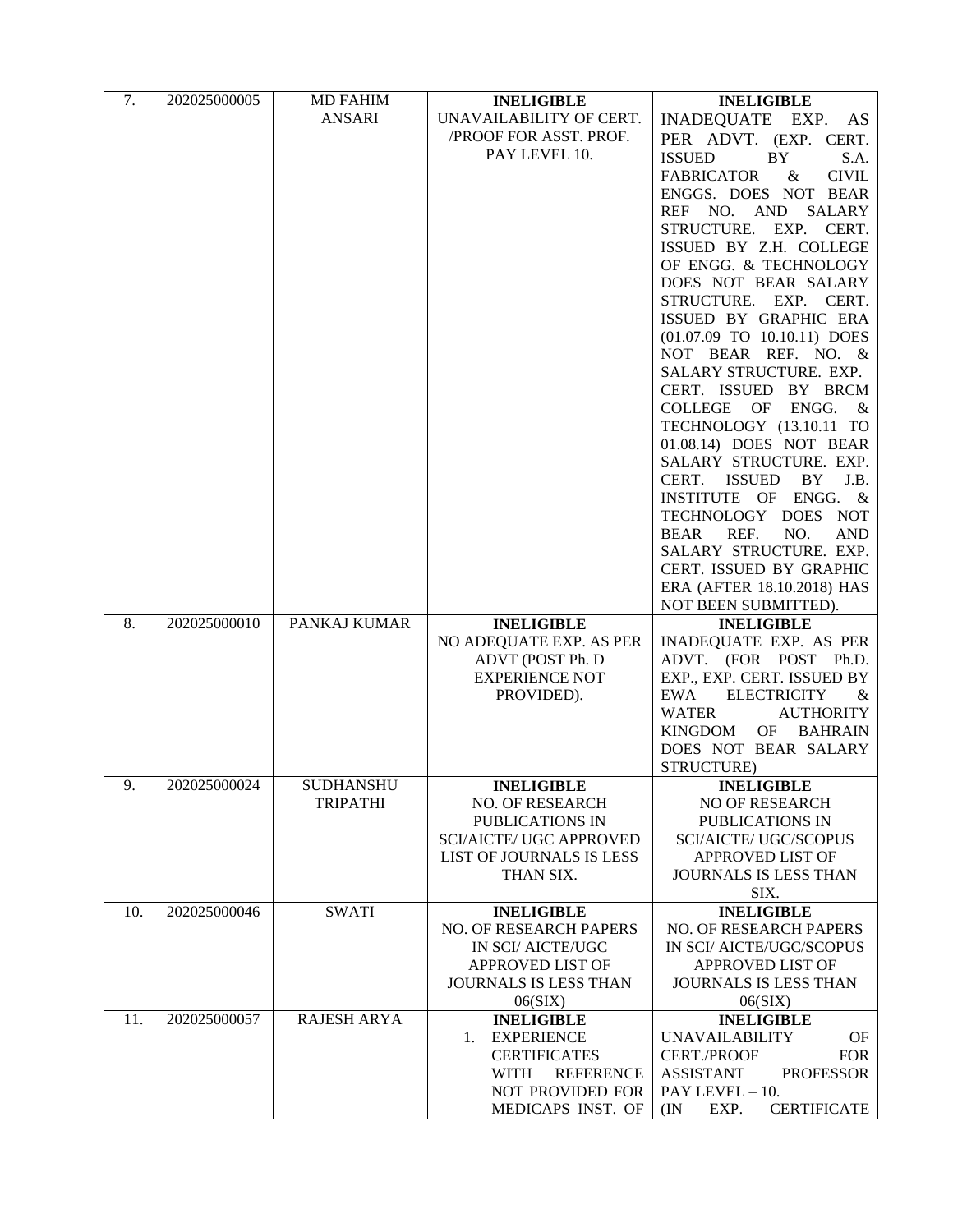| 12.                  | 202025000058 | <b>ABHISHEK</b><br><b>KUMAR</b>      | SCIENCE & TECH, &<br><b>ON</b><br><b>THAT</b><br><b>BASIS</b><br><b>EXPERIENCE</b><br><b>IS</b><br><b>LESS</b><br><b>THAN</b><br>08<br>YEARS.<br><b>UNAVAILABILITY</b><br>2.<br>OF CERT. /PROOF<br>FOR ASST. PROF.<br>PAY LEVEL 10.<br><b>INELIGIBLE</b><br>1. NO. OF RESEARCH                                | <b>ISSUED</b><br><b>BY</b><br><b>ACROPOLIS</b><br><b>TECHNICAL</b><br><b>CAMPUS</b><br><b>STRUCTURE</b><br>SALARY<br><b>IS</b><br>NOT MENTIONED. SO THE<br>TOTAL EXP. IS LESS THAN<br>08 YEARS)<br><b>INELIGIBLE</b><br>NO. OF RESEARCH<br>1.                                 |
|----------------------|--------------|--------------------------------------|---------------------------------------------------------------------------------------------------------------------------------------------------------------------------------------------------------------------------------------------------------------------------------------------------------------|-------------------------------------------------------------------------------------------------------------------------------------------------------------------------------------------------------------------------------------------------------------------------------|
|                      |              |                                      | <b>PAPERS</b><br>IN<br>SCI/AICTE/UGC<br>APPROVED LIST OF<br>JOURNALS IS LESS<br>THAN 06(SIX).<br><b>UNAVAILABILITY</b><br>2.<br>OF CERT.<br>/PROOF<br>FOR ASST.<br>PROF.<br>PAY LEVEL 10.                                                                                                                     | <b>PAPERS</b><br>IN<br>SCI/AICTE/UGC/SCO<br><b>PUS APPROVED LIST</b><br><b>JOURNALS</b><br>OF.<br><b>IS</b><br>LESS THAN 06(SIX)<br>2. INADEQUATE<br><b>EXPERIENCE</b><br>AT<br>PAY LEVEL-10.                                                                                 |
| 13.                  | 202025000063 | <b>BINDU</b><br>PRIYADARSHINI        | <b>INELIGIBLE</b><br>UNAVAILABILITY OF<br>CERT./ PROOF FOR ASSTT.<br>PROF. PAY LEVEL-10 IN<br><b>SOME EXPERIENCE</b><br>CERTIFICATES.                                                                                                                                                                         | <b>INELIGIBLE</b><br><b>INADEQUATE EXPERIENCE</b><br>AS PER ADVT. (SALARY<br>STRUCTURE NOT AS PER<br>LEVEL $-10$ )                                                                                                                                                            |
| 14.                  | 202025000069 | <b>KRISHNA</b><br><b>CHANDRA ROY</b> | <b>INELIGIBLE</b><br>1. NO B.E./B.TECH AS<br>PER ADVT. (B.Sc &<br>M.Sc<br>IN<br>ELECTRONICS.)<br><b>UNAVAILABILITY</b><br>2.<br>OF CERT. /PROOF<br>FOR ASST. PROF.<br>PAY LEVEL 10.<br>NO. OF RESEARCH<br>3.<br><b>PAPERS</b><br>IN<br>SCI/AICTE/UGC<br>APPROVED LIST OF<br>JOURNALS IS LESS<br>THAN 06(SIX). | <b>INELIGIBLE</b><br>NO BACHELOR'S DEGREE<br>IN ELECTRICAL &<br>ELECTRONICS ENGG. AS<br>PER ADVT.                                                                                                                                                                             |
| 15.                  | 202025000073 | AMRESH KUMAR                         | <b>INELIGIBLE</b><br>NO. OF RESEARCH<br>1.<br><b>PAPERS</b><br>$_{\rm IN}$<br>SCI/AICTE/UGC<br>APPROVED LIST OF<br>JOURNALS IS LESS<br>THAN 06(SIX).<br><b>UNAVAILABILITY</b><br>2.<br>OF CERT. /PROOF<br>FOR ASST. PROF.<br>PAY LEVEL 10.                                                                    | <b>INELIGIBLE</b><br>NO. OF RESEARCH<br>1.<br><b>PAPERS</b><br>IN<br>SCI/AICTE/SCOPUS/<br>UGC<br><b>APPROVED</b><br>LIST OF JOURNALS<br><b>IS</b><br><b>LESS</b><br><b>THAN</b><br>$06(SIX)$ .<br>2. INADEQUATE<br><b>EXPERIENCE</b><br>AT<br>PAY LEVEL-10<br>AS<br>PER ADVT. |
| $N\Lambda T\Gamma$ . |              |                                      | $Total$ marks of $Box$ No. 202025000066 & 202025000086 has been                                                                                                                                                                                                                                               |                                                                                                                                                                                                                                                                               |

**NOTE**:- Total marks of Reg. No. 202025000066 & 202025000086 has been revised after representation.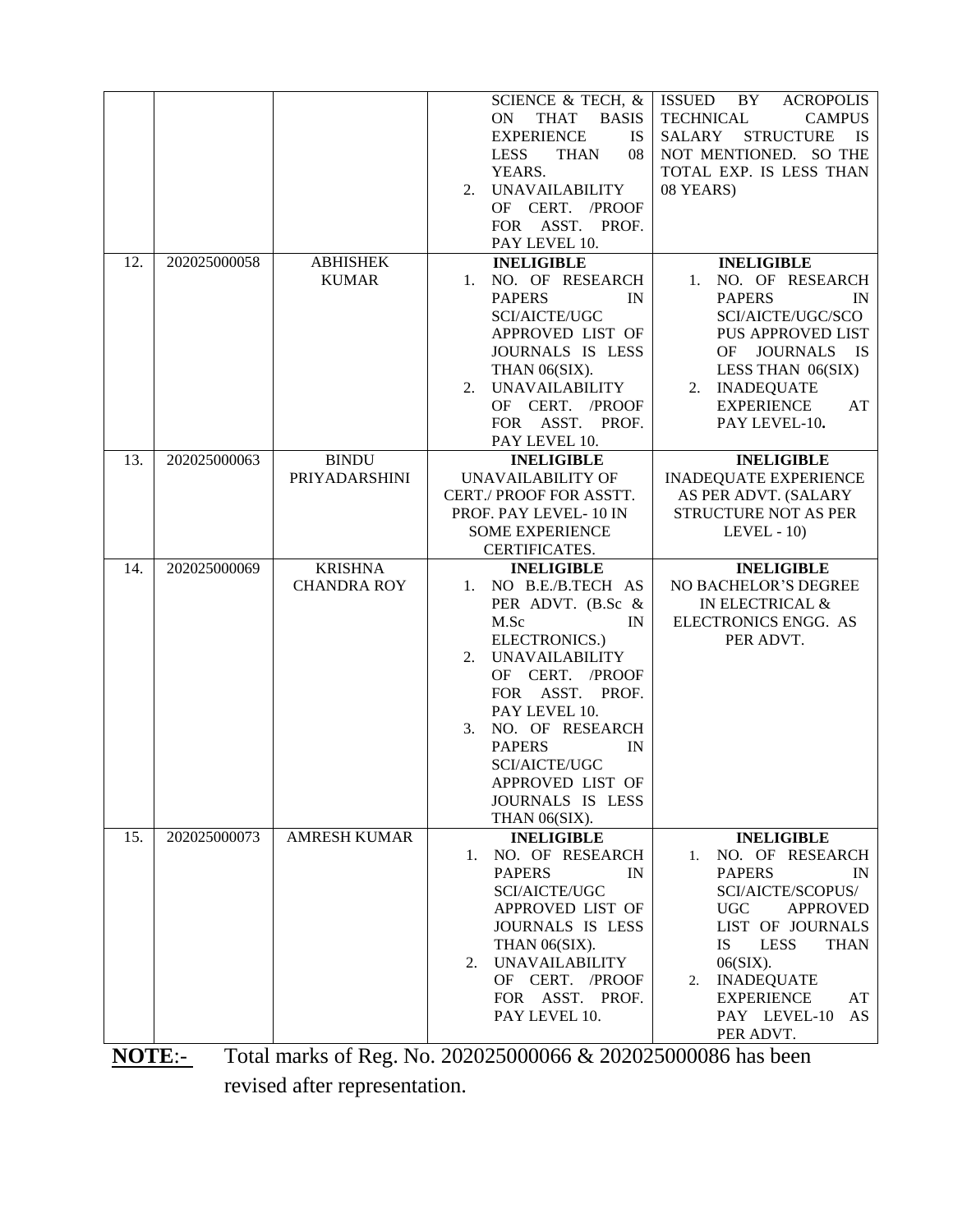### **Advt. No. 33/2020, for the Post of Prof. (Electrical Engg.) in Govt. Engg. Colleges under Science & Tech. Dept., Govt. of Bihar (Total Representations– 09 )**

| SI.<br>No. | Reg. No.     | <b>Name</b>           | <b>Previous Status</b>                    | <b>Status after submitting</b><br>representation   |
|------------|--------------|-----------------------|-------------------------------------------|----------------------------------------------------|
|            |              |                       |                                           |                                                    |
| 1.         | 202033000011 | <b>DWARKA DAS</b>     | <b>INELIGIBLE</b>                         | <b>ELIGIBLE</b>                                    |
|            |              | <b>NEEMA</b>          | OF<br><b>UNAVAILABILITY</b>               | (After Representation)                             |
|            |              |                       | ASSO.<br>CERT./PROOF<br><b>FOR</b>        |                                                    |
|            |              |                       | <b>SCALE</b><br>PROF LEVEL PAY            |                                                    |
|            |              |                       | 13A1 & ASST. PROF. LEVEL                  |                                                    |
|            |              |                       | 10.                                       |                                                    |
| 2.         | 202033000012 | <b>BHAGWAN SHREE</b>  | <b>INELIGIBLE</b>                         | <b>ELIGIBLE</b>                                    |
|            |              | <b>RAM</b>            | PUBLICATIONS NOT<br>1.                    | (After Representation)                             |
|            |              |                       | ATTACHED,<br><b>ONLY</b>                  |                                                    |
|            |              |                       | <b>LIST ATTACHED</b>                      |                                                    |
|            |              |                       | NO. OF RESEARCH<br>2.                     |                                                    |
|            |              |                       | <b>PAPERS</b><br>AT<br><b>THE</b>         |                                                    |
|            |              |                       | $\mathrm{OF}$<br>ASSO.<br>LEVEL           |                                                    |
|            |              |                       | IN<br>SCI/<br>PROF.                       |                                                    |
|            |              |                       | AICTE/UGC                                 |                                                    |
|            |              |                       | APPROVED LIST OF                          |                                                    |
|            |              |                       | JOURNALS IS LESS                          |                                                    |
|            |              |                       | THAN 10(TEN).                             |                                                    |
|            |              |                       | <b>UNAVAILABILITY</b><br>3.               |                                                    |
|            |              |                       | <b>CERT./PROOF</b><br><b>OF</b>           |                                                    |
|            |              |                       | ASSO.<br><b>FOR</b><br><b>PROF</b>        |                                                    |
|            |              |                       | LEVEL PAY SCALE                           |                                                    |
|            |              |                       | 13A1 & ASST. PROF.                        |                                                    |
|            |              |                       | LEVEL 10.                                 |                                                    |
| 3.         | 202033000002 | <b>VINEET SHEKHER</b> | <b>INELIGIBLE</b>                         | <b>INELIGIBLE</b>                                  |
|            |              |                       | BE/B.TECH NOT IN<br>1.<br>RELEVANT BRANCH | <b>B.E/B.TECH NOT IN</b><br>RELEVANT BRANCH AS PER |
|            |              |                       | AS PER ADVT.                              | ADVT. (B.TECH. IN                                  |
|            |              |                       | 2.<br><b>UNAVAILABILITY</b>               | <b>INSTRUMENTATION ENGG.)</b>                      |
|            |              |                       | <b>CERT./PROOF</b><br><b>OF</b>           |                                                    |
|            |              |                       | ASSO.<br>PROF<br><b>FOR</b>               |                                                    |
|            |              |                       | LEVEL PAY SCALE                           |                                                    |
|            |              |                       | 13A1 & ASST. PROF.                        |                                                    |
|            |              |                       | LEVEL 10.                                 |                                                    |
| 4.         | 202033000004 | PANKAJ KUMAR          | <b>INELIGIBLE</b>                         | <b>INELIGIBLE</b>                                  |
|            |              |                       | EXP. AT THE LEVEL<br>1.                   | EXP. AT THE LEVEL OF                               |
|            |              |                       | OF ASSO. PROF. IS                         | ASSO. PROF. IS LESS THAN                           |
|            |              |                       | LESS THAN 03 YRS.                         | 03 YRS. (COMPLETED Ph.D.                           |
|            |              |                       | IN<br><b>PUBLICATIONS</b><br>2.           | IN 2018)                                           |
|            |              |                       | <b>YEAR</b><br><b>IS</b><br><b>NOT</b>    |                                                    |
|            |              |                       | MENTIONED, SO NO.                         |                                                    |
|            |              |                       | <b>OF</b><br><b>APPROVED</b>              |                                                    |
|            |              |                       | <b>PUBLICATIONS</b><br>AT                 |                                                    |
|            |              |                       | LEVEL OF<br>ASSOC.                        |                                                    |
|            |              |                       | PROF.<br>ARE LESS                         |                                                    |
|            |              |                       | THAN 10.                                  |                                                    |
|            |              |                       |                                           |                                                    |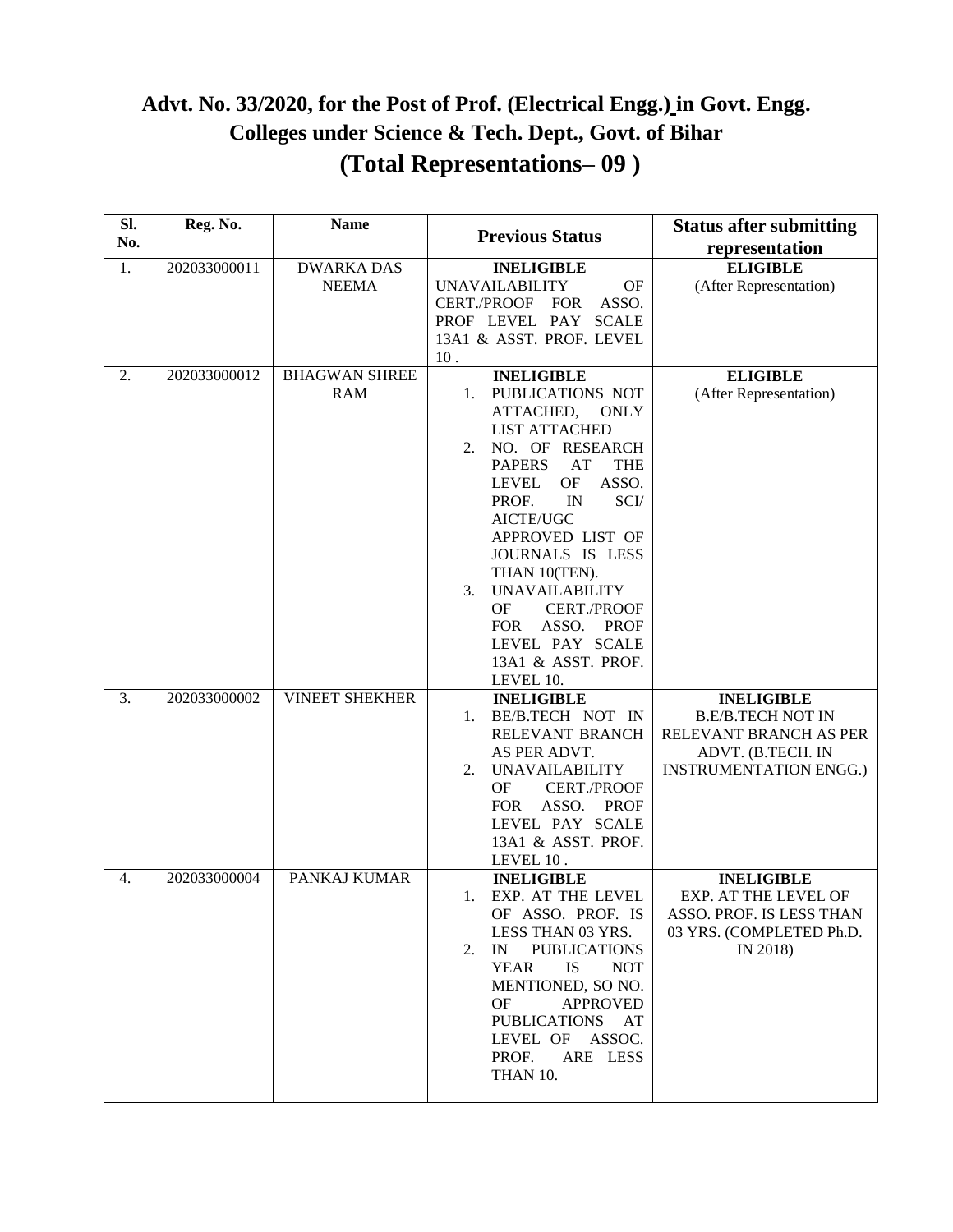| 5. | 202033000005 | <b>MANOJ KUMAR</b>                   | <b>INELIGIBLE</b><br>1. IN<br>03<br><b>PUBLICATIONS</b><br>OF<br>ADV. MATHS, YEAR<br><b>HAS</b><br><b>NOT</b><br><b>BEEN</b><br>MENTIONED.<br>OF<br>NO.<br>2.<br><b>PUBLICATIONS</b><br><b>APPROVED</b><br>BY<br>SCI/SCOPUS/AICTE/<br>UGC AT THE LEVEL<br>OF ASSO. PROF. IS<br>LESS THAN 10.<br><b>UNAVAILABILITY</b><br>3.<br><b>CERT./PROOF</b><br>OF.<br>FOR PAY SCALE OF<br>ASST. PROF. LEVEL<br>10.<br><b>B.TECH</b><br>IN<br>4.<br><b>IRRELEVANT</b><br><b>BRANCH</b><br>AS<br><b>PER</b><br>ADVT. | <b>INELIGIBLE</b><br><b>B.TECH. IN ELECTRONICS &amp;</b><br><b>COMMUNICATION ENGG. IS</b><br>NOT RELEVANT AS PER<br>ADVT.                                                                                                                                                                                                                                                                                                                                                                                                                                                                                        |
|----|--------------|--------------------------------------|----------------------------------------------------------------------------------------------------------------------------------------------------------------------------------------------------------------------------------------------------------------------------------------------------------------------------------------------------------------------------------------------------------------------------------------------------------------------------------------------------------|------------------------------------------------------------------------------------------------------------------------------------------------------------------------------------------------------------------------------------------------------------------------------------------------------------------------------------------------------------------------------------------------------------------------------------------------------------------------------------------------------------------------------------------------------------------------------------------------------------------|
| 6. | 202033000023 | <b>RAJESH ARYA</b>                   | <b>INELIGIBLE</b><br>EXP. AT THE LEVEL<br>1.<br>OF ASSO. PROF. IS<br>LESS THAN 03 YRS.<br><b>UNAVAILABILITY</b><br>2.<br>OF CERT./PROOF<br>FOR ASSO. PROF<br>LEVEL PAY SCALE<br>13A1 & ASST. PROF.<br>LEVEL 10.                                                                                                                                                                                                                                                                                          | <b>INELIGIBLE</b><br>1. EXPERIENCE<br>AT<br><b>THE</b><br>OF<br><b>LEVEL</b><br><b>ASSOCIATE</b><br>PROFESSOR IS LESS<br>THAN 03 YEARS.<br>2. UNAVAILABILITY<br>OF<br><b>CERT./PROOF</b><br><b>FOR</b><br><b>ASSOCIATE</b><br><b>PROFESSOR</b><br><b>PAY</b><br>LEVEL 13A1<br><b>AND</b><br><b>ASSISTANT</b><br>PROFESSOR LEVEL-<br>10.<br><b>EXPERIENCE</b><br>(IN)<br><b>CERTIFICATE</b><br>ISSUED BY<br><b>ACROPOLIS</b><br>TECHNICAL<br><b>CAMPUS</b><br><b>SALARY</b><br><b>STRUCTURE</b><br><b>IS</b><br><b>NOT</b><br>SO <sub>1</sub><br><b>THE</b><br>MENTIONED.<br>TOTAL EXP. IS LESS THAN<br>10 YEARS) |
| 7. | 202033000030 | <b>KRISHNA</b><br><b>CHANDRA ROY</b> | <b>INELIGIBLE</b><br><b>NOT</b><br>$1_{\cdot}$<br><b>HAVING</b><br>B.E./B.TECH.<br>IN<br>RELEVANT BRANCH<br><b>DEGREE</b><br>AS<br><b>PER</b><br>ADVT. (B.Sc. & M.Sc.<br>IN ELECTRONICS).<br><b>UNAVAILABILITY</b><br>2.<br><b>CERT./PROOF</b><br><b>OF</b><br>ASSO.<br><b>FOR</b><br><b>PROF</b><br>LEVEL PAY SCALE<br>13A1 & ASST. PROF.                                                                                                                                                               | <b>INELIGIBLE</b><br>NO BACHELOR'S DEGREE<br>IN ELECTRICAL ENGG. AS<br>PER ADVT. {B.SC./M.SC.<br>(ELECTRONICS) IS NOT<br>RELEVANT DEGREE                                                                                                                                                                                                                                                                                                                                                                                                                                                                         |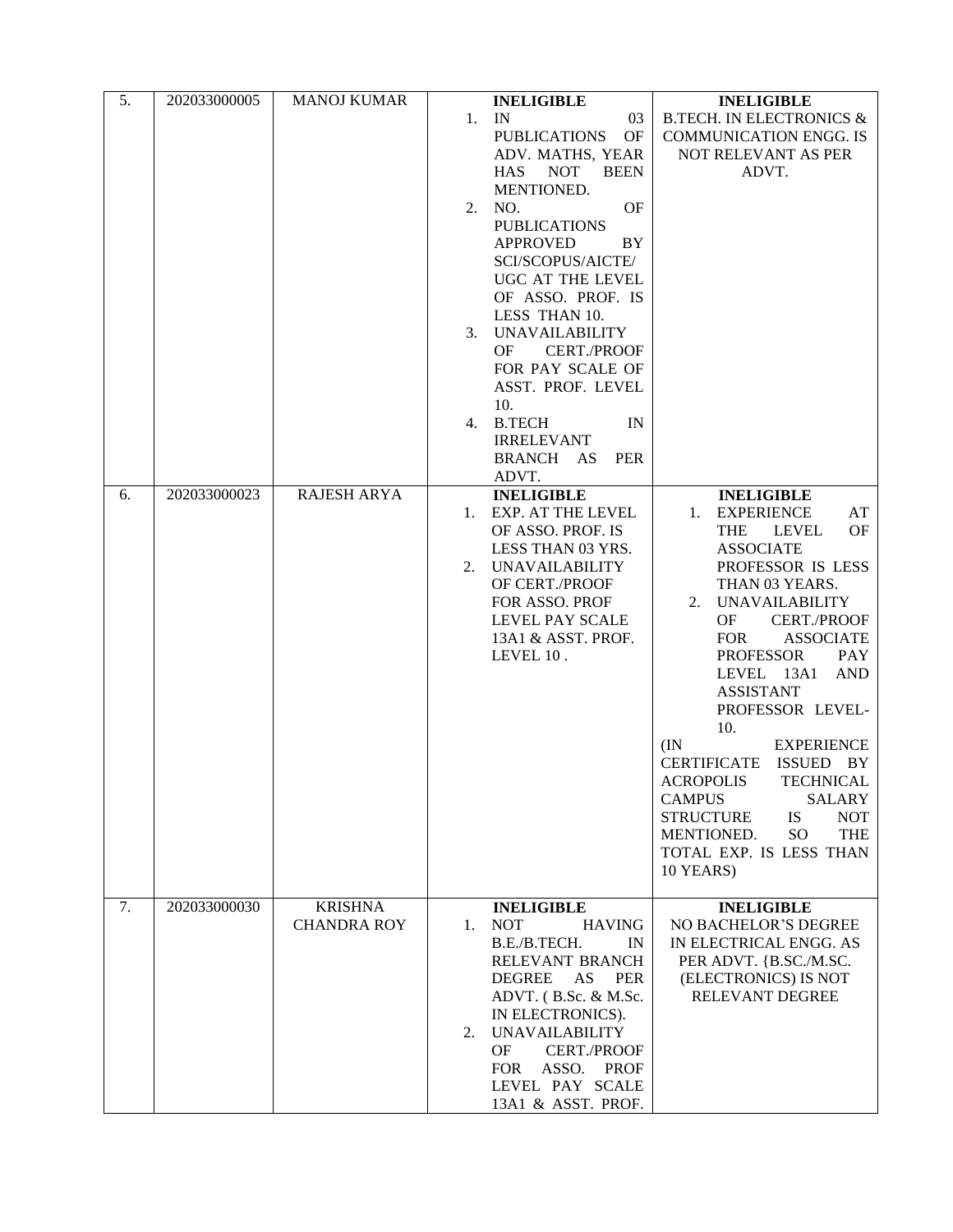|    |              |                               | LEVEL 10.                         |                                     |
|----|--------------|-------------------------------|-----------------------------------|-------------------------------------|
|    |              |                               | NO. OF RESEARCH<br>3 <sub>1</sub> |                                     |
|    |              |                               | AT<br><b>THE</b><br><b>PAPERS</b> |                                     |
|    |              |                               | ASSO.<br>OF<br>LEVEL              |                                     |
|    |              |                               | PROF.<br>IN<br>SCI/               |                                     |
|    |              |                               | AICTE/UGC                         |                                     |
|    |              |                               | APPROVED LIST OF                  |                                     |
|    |              |                               | JOURNALS IS LESS                  |                                     |
|    |              |                               | THAN 10(TEN).                     |                                     |
| 8. | 202033000036 | <b>SANJAY</b><br><b>KUMAR</b> | Late $(12-10-2020)$               | <b>INELIGIBLE</b>                   |
|    |              | <b>MAURYA</b>                 |                                   | <b>Late Application</b>             |
| 9. | 202033000037 | <b>NAQUI ANWER</b>            | <b>INELIGIBLE</b>                 | <b>INELIGIBLE</b>                   |
|    |              |                               | NO. OF RESEARCH<br>$1_{-}$        | EXP. CERT. AT THE<br>$\mathbf{1}$ . |
|    |              |                               | <b>PAPERS</b><br>AT<br><b>THE</b> | LEVEL OF<br>ASSOC.                  |
|    |              |                               | LEVEL OF ASSOC.                   | IS.<br><b>NOT</b><br>PROF.          |
|    |              |                               | PROF.<br>IN                       | SUBMITTED.                          |
|    |              |                               | <b>SCI/AICTE/UGC</b>              | 2. NO. OF RESEARCH                  |
|    |              |                               | APPROVED LIST OF                  | <b>PUBLICATIONS</b><br><b>IN</b>    |
|    |              |                               | <b>JOURNALS</b><br>ARE            | SCI/SCOPUS/AICTE/                   |
|    |              |                               | LESS THAN 10(TEN).                | UGC<br><b>APPROVED</b>              |
|    |              |                               | EXP. CERT.<br>AT<br>$2^{+}$       | LIST OF JOURNALS                    |
|    |              |                               | <b>NOT</b><br>LEVEL-13            | AT THE LEVEL OF                     |
|    |              |                               | PROVIDED BY TERI                  | <b>ASSOCIATE PROF. IS</b>           |
|    |              |                               | UNIVERSITY.                       | LESS THAN 10.                       |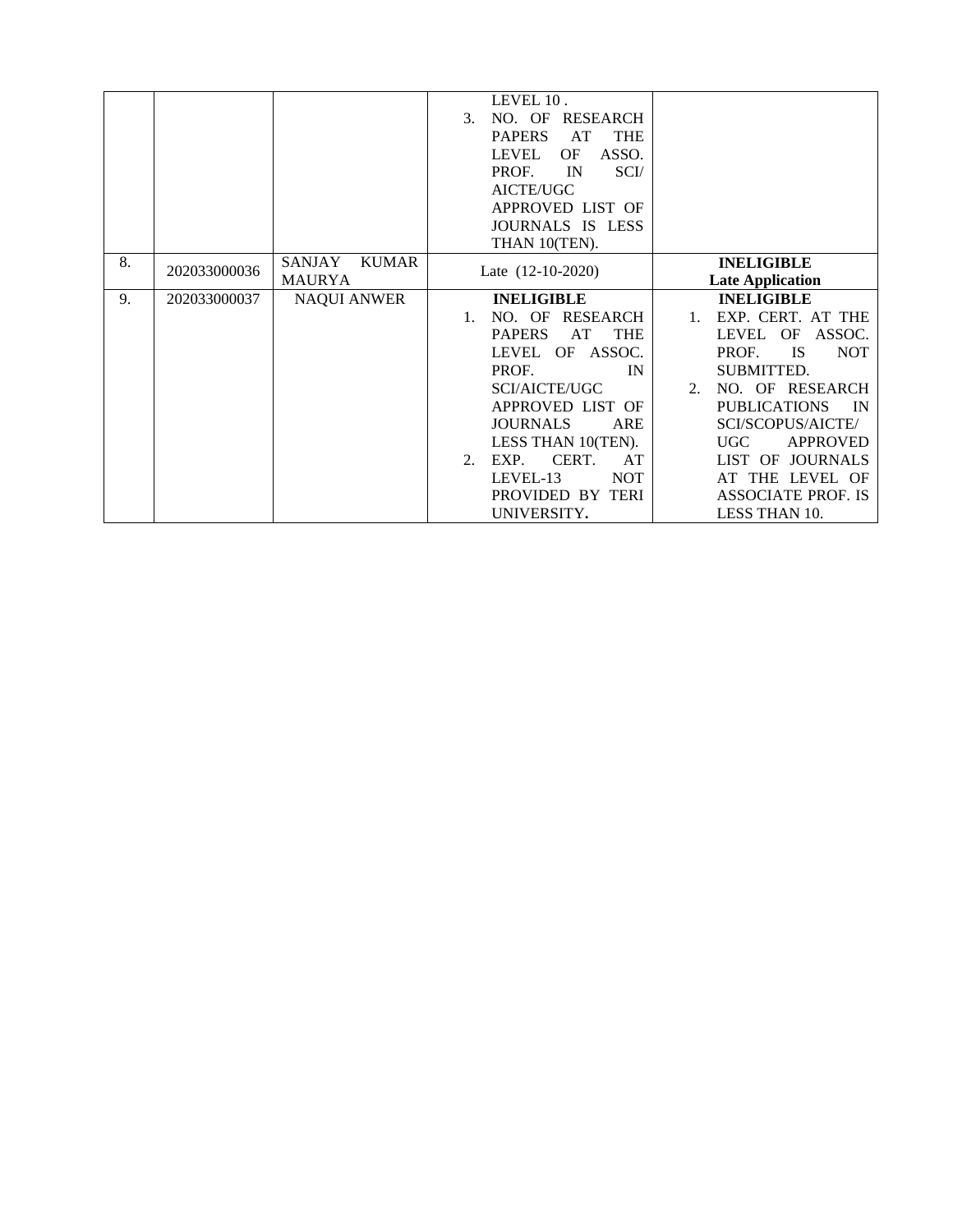## **Advt. No. 34/2020, for the Post of Assoc. Prof. (Computer Science & Engg.) in Govt. Engg. College under Science & Tech. Dept., Govt. of Bihar (Total Representations– 07)**

| SI. | Reg. No.     | <b>Name</b>                            | <b>Previous Status</b>                                                                                                                                                                                                                                                                                                                                                                                                                                                                                                                                                                                                                                      | <b>Status after submitting</b>                                                                                                                                                                                       |
|-----|--------------|----------------------------------------|-------------------------------------------------------------------------------------------------------------------------------------------------------------------------------------------------------------------------------------------------------------------------------------------------------------------------------------------------------------------------------------------------------------------------------------------------------------------------------------------------------------------------------------------------------------------------------------------------------------------------------------------------------------|----------------------------------------------------------------------------------------------------------------------------------------------------------------------------------------------------------------------|
| No. |              |                                        |                                                                                                                                                                                                                                                                                                                                                                                                                                                                                                                                                                                                                                                             | representation                                                                                                                                                                                                       |
| 1.  | 202034000036 | <b>SANTAR PAL</b><br><b>SINGH</b>      | <b>INELIGIBLE</b><br><b>PAY</b><br><b>SCALE</b><br>$1_{\cdot}$<br>AT<br>LEVEL-10<br><b>RELATED</b><br>DOCUMENT IS NOT<br>ATTACHED.<br><b>DURING</b><br>M.TECH<br>2.<br>REGULAR, CLAIMING<br>FOR TEACHING EXP                                                                                                                                                                                                                                                                                                                                                                                                                                                | <b>ELIGIBLE</b><br>(After Representation)<br>Remarks:- REQUIRED EXP.<br><b>CALCULATED AFTER</b><br><b>EXCLUDING TEACHING</b><br><b>EXPERIENCE DURING</b><br>M.TECH.                                                  |
| 2.  | 202034000015 | <b>ANAND KUMAR</b>                     | <b>INELIGIBLE</b><br>1.<br>N <sub>O</sub><br><b>BASIC</b><br><b>QUALIFICATION</b><br>(NO BE/ B.TECH) AS<br>PER ADVT.<br>Ph.D<br><b>NOT</b><br>IN<br>2.<br><b>RELEVANT</b><br>DISCIPLINE.<br>RESEARCH PAPERS<br>3.<br>IN SCI/ AICTE/UGC<br>APPROVED LIST OF<br><b>JOURNALS</b><br><b>NOT</b><br>ATTACHED.<br><b>EXPERIENCE</b><br>4.<br><b>DURING</b><br>14-07-2011<br><b>CLAIMED</b><br><b>FOR</b><br>PROFESSOR AT ONE<br>ORGANIZATION<br>AND AT THE SAME<br>TIME CLAIMED FOR<br><b>THE</b><br><b>POST</b><br>OF<br><b>ASSISTANT</b><br>AT<br><b>PROFESSOR</b><br><b>OTHER</b><br>ORGANIZATION.<br>DURING M.TECH.<br>(REGULAR) CLAIMED FOR<br>TEACHING EXP. | <b>INELIGIBLE</b><br>NO BACHELOR'S<br>1.<br><b>DEGREE IN</b><br><b>COMPUTER</b><br><b>SCIENCE &amp; ENGG.</b><br>(AS PER ADVT).<br>2. Ph.D NOT IN<br><b>COMPUTER</b><br><b>SCIENCE &amp; ENGG.</b><br>(AS PER ADVT.) |
| 3.  | 202034000025 | <b>BIRENDRA</b><br><b>KUMAR SHARMA</b> | <b>INELIGIBLE</b><br>NO BASIC QUALIFICATION<br>(NO BE/ B.TECH) AS PER<br>ADVT.                                                                                                                                                                                                                                                                                                                                                                                                                                                                                                                                                                              | <b>INELIGIBLE</b><br>NO BACHELOR'S DEGREE<br>IN COMPUTER SCIENCE &<br>ENGG. (AS PER ADVT.)                                                                                                                           |
| 4.  | 202034000035 | <b>PRANEET</b><br><b>SAURABH</b>       | <b>INELIGIBLE</b><br>UNAVAILABILITY OF<br>1.<br>CERT./ PROOF FOR<br>ASST.<br>PROF.<br><b>PAY</b><br>LEVEL 10<br><b>POST</b><br>Ph.D<br>2.<br><b>EXPERIENCE</b><br><b>RELATED</b><br>DOCUMENT IS NOT<br>ATTACHED.                                                                                                                                                                                                                                                                                                                                                                                                                                            | <b>INELIGIBLE</b><br><b>UNAVAILABILITY</b><br>1.<br><b>CERT./PROOF</b><br>OF<br>ASST. PROF.<br><b>FOR</b><br>PAY LEVEL 10. (AS<br>PER ADVT.)<br>NO PROPER POST<br>2.<br>Ph.D. EXP. RELATED<br>DOCUMENTS.             |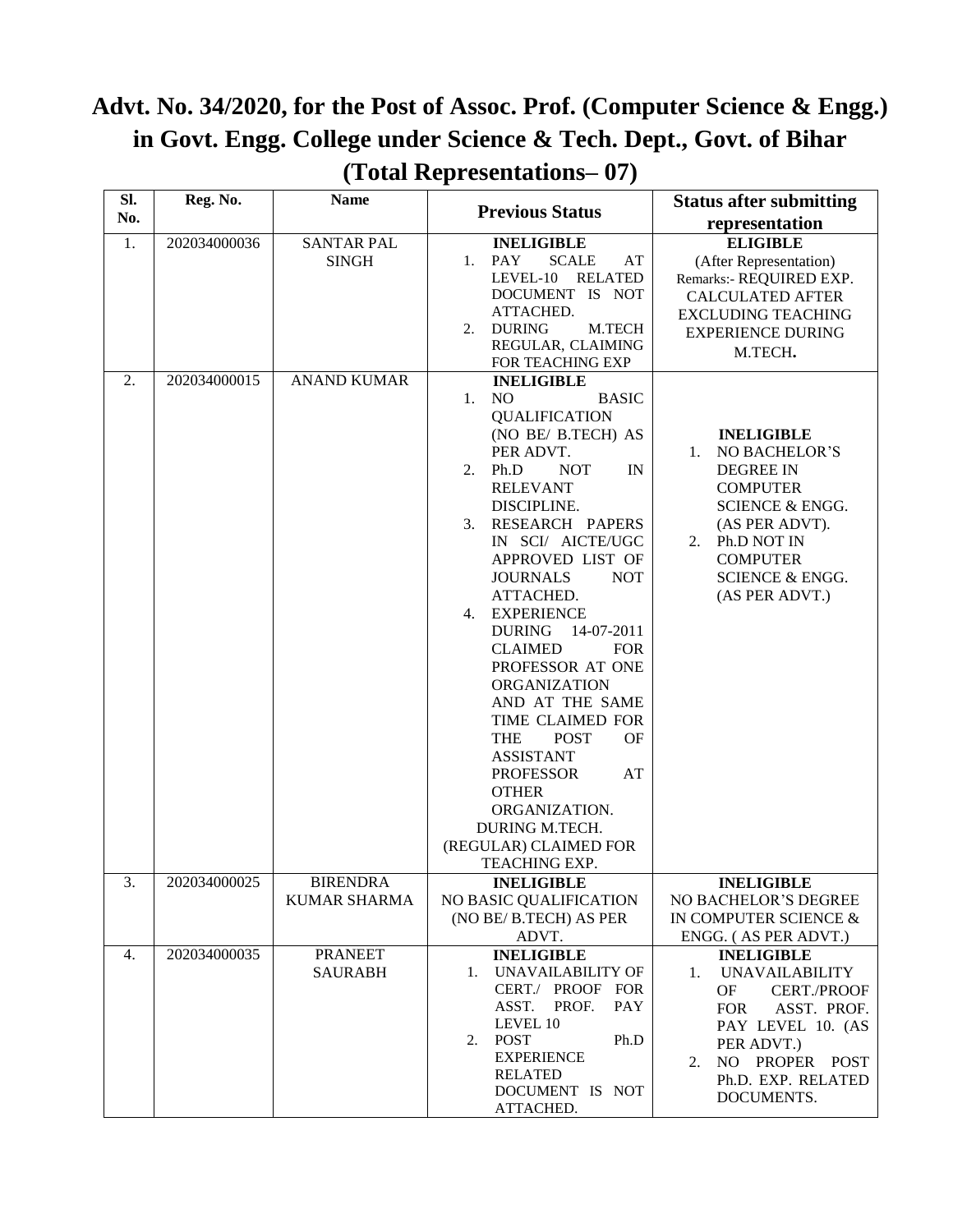|    |              |                     | 3.      | NO. OF RESEARCH                |                                 |
|----|--------------|---------------------|---------|--------------------------------|---------------------------------|
|    |              |                     |         | <b>PAPERS</b><br>IN            |                                 |
|    |              |                     |         | SCI/AICTE/UGC                  |                                 |
|    |              |                     |         | APPROVED LIST OF               |                                 |
|    |              |                     |         | JOURNALS IS LESS               |                                 |
|    |              |                     |         | THAN 06(SIX).                  |                                 |
| 5. | 202034000046 | <b>VIRENDRA</b>     |         | <b>INELIGIBLE</b>              | <b>INELIGIBLE</b>               |
|    |              | <b>KUMAR YADAV</b>  | 1.      | N <sub>O</sub><br><b>BASIC</b> | 1. NO<br><b>BACHELOR'S</b>      |
|    |              |                     |         | <b>QUALIFICATION</b>           | <b>DEGREE</b><br>$\mathbb{N}$   |
|    |              |                     |         | (NO BE/ B.TECH) AS             | <b>COMPUTER</b>                 |
|    |              |                     |         | PER ADVT.                      | <b>SCIENCE &amp; ENGG.</b>      |
|    |              |                     | 2.      | RESEARCH PAPERS                | (AS PER ADVT.)                  |
|    |              |                     |         | SCI/AICTE/UGC<br>IN            |                                 |
|    |              |                     |         | APPROVED LIST OF               | NO.<br><b>RESEARCH</b><br>2.    |
|    |              |                     |         | <b>JOURNALS</b><br><b>NOT</b>  | <b>PAPERS</b><br>SCI/<br>IN     |
|    |              |                     |         | ATTACHED.                      | AICTE/UGC                       |
|    |              |                     | 3.      | NO Ph.D DEGREE                 | <b>APPROVED</b><br><b>LIST</b>  |
|    |              |                     |         | CERT./                         | OF JOURNALS                     |
|    |              |                     |         | <b>NOTIFICATION</b>            | NO Ph.D DEGREE<br>3.            |
|    |              |                     |         | ATTACHED.                      | CERT./                          |
|    |              |                     |         |                                | <b>NOTIFICATION</b>             |
|    |              |                     |         |                                | <b>ATTACHED</b><br>$\mathbb{N}$ |
|    |              |                     |         |                                |                                 |
|    |              |                     |         |                                | <b>COMPUTER</b>                 |
|    |              |                     |         |                                | <b>SCIENCE &amp; ENGG.</b>      |
| 6. | 202034000126 | <b>GIRISH KUMAR</b> |         | <b>INELIGIBLE</b>              | <b>INELIGIBLE</b>               |
|    |              | <b>SINGH</b>        | $1_{-}$ | <b>NO BASIC</b>                | NO BACHELOR'S DEGREE            |
|    |              |                     |         | <b>QUALIFICATION (</b>         | IN COMPUTER SCIENCE &           |
|    |              |                     |         | NO BE/B.TECH) AS               | ENGG. (AS PER ADVT.)            |
|    |              |                     |         | PER ADVT.                      |                                 |
|    |              |                     | 2.      | <b>UNAVAILABILITY</b>          |                                 |
|    |              |                     |         | OF CERT. /PROOF                |                                 |
|    |              |                     |         | FOR ASST. PROF.                |                                 |
|    |              |                     |         | PAY LEVEL 10.                  |                                 |
| 7. | 202034000134 | <b>ASIS KUMAR</b>   |         | <b>INELIGIBLE</b>              | <b>INELIGIBLE</b>               |
|    |              | <b>TRIPATHY</b>     | 1.      | <b>UNAVAILABILITY</b>          | NO POST Ph.D EXP. CERT.         |
|    |              |                     |         | OF CERT./ PROOF                | <b>ATTACHED FROM</b>            |
|    |              |                     |         | FOR ASST. PROF.                | COMPETENT AUTHORITY.            |
|    |              |                     |         | PAY LEVEL 10.                  |                                 |
|    |              |                     | 2.      | EXP. CERT. FROM                |                                 |
|    |              |                     |         | <b>COMPETENT</b>               |                                 |
|    |              |                     |         | <b>AUTHORITY NOT</b>           |                                 |
|    |              |                     |         | ATTACHED.                      |                                 |
|    |              |                     | 3.      | NO POST Ph.D EXP.              |                                 |
|    |              |                     |         | <b>CERT. ATTACHED</b>          |                                 |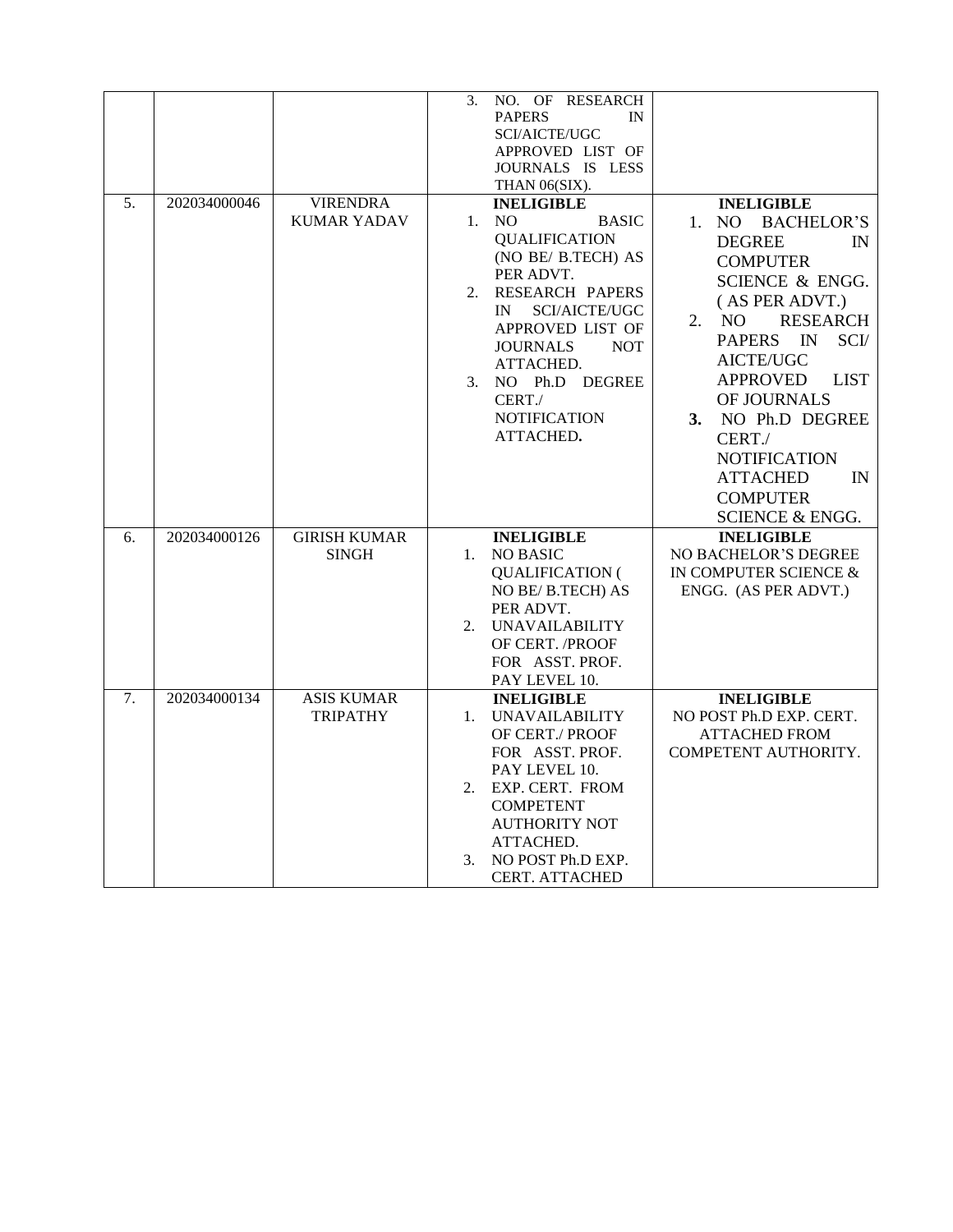## **Advt. No. 35/2020, for the Post of Professor (Mathematics) in Govt. Engg. College under Science & Tech. Dept., Govt. of Bihar (Total Representation– 01 )**

| Sl. No. | Reg. No.     | <b>Name</b>                | <b>Previous Status</b>                                                                                                                                                                                                                                                                                                                                                                                           | <b>Status after</b><br>submitting<br>representation |
|---------|--------------|----------------------------|------------------------------------------------------------------------------------------------------------------------------------------------------------------------------------------------------------------------------------------------------------------------------------------------------------------------------------------------------------------------------------------------------------------|-----------------------------------------------------|
| 1.      | 202035000002 | <b>ABHAY KUMAR</b><br>JHA. | <b>INELIGIBLE</b><br>EXP.<br><b>SUBMITTED</b><br><b>CERTIFICATES NOT</b><br>AS PER<br>ADVT.<br><b>UNAVAILABILITY</b><br>OF<br>$2_{1}$<br><b>CERT./PROOF FOR ASSO. PROF.</b><br>LEVEL PAY SCALE 13A1 &<br>ASST. PROF. LEVEL 10.<br>Ph.D. GUIDANCE CLAIMED BUT<br>$\mathcal{F}$<br><b>ATTACHED</b><br><b>NOT</b><br>02<br><b>DOES</b><br>SUCCESSFUL Ph.D. GUIDANCE<br>CERTIFICATE AS SUPERVISOR<br>/CO-SUPERVISOR. | <b>ELIGIBLE</b><br>(After Representation)           |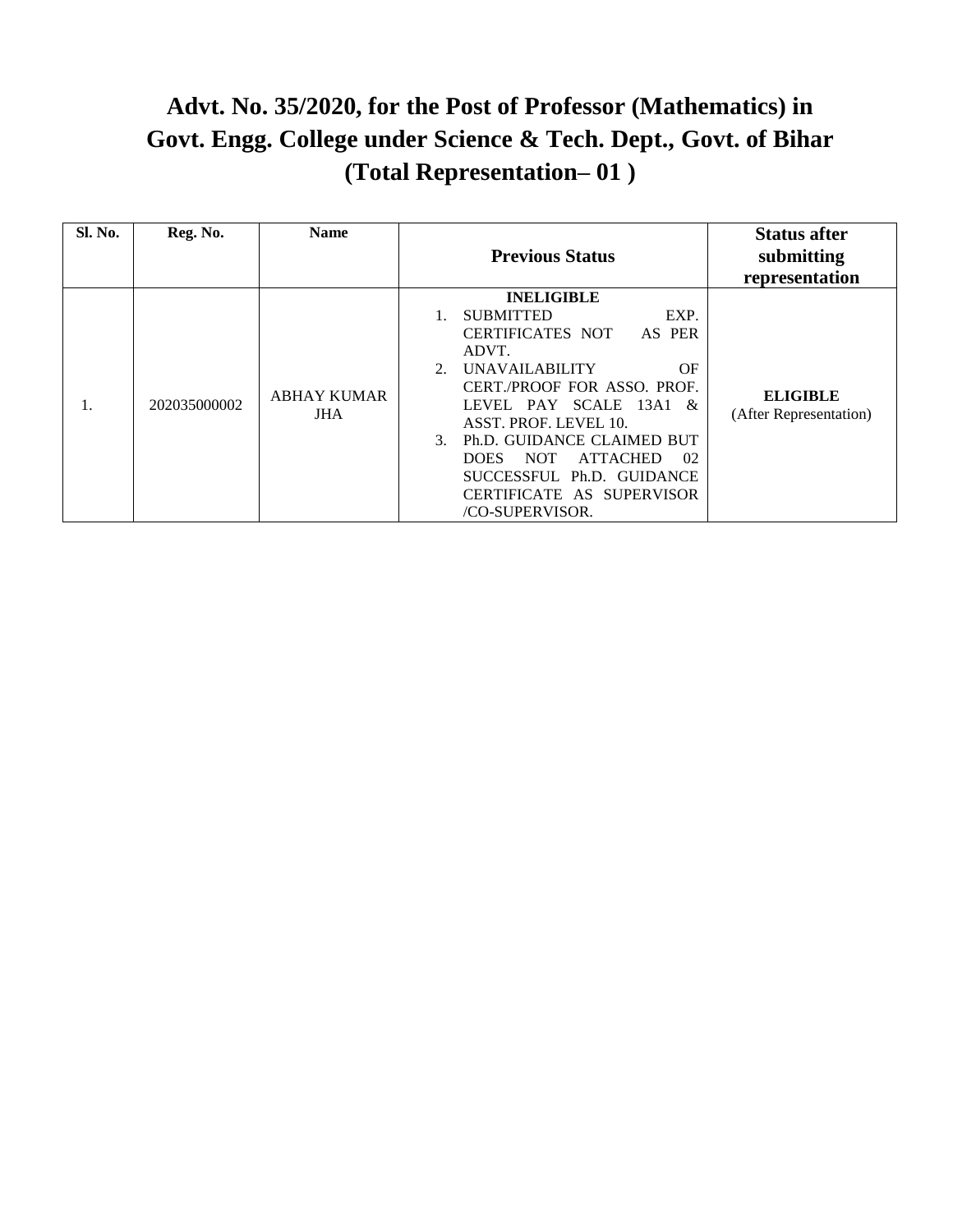## **Advt. No. 55/2020, for the Post of Assoc. Prof. (Electrical Engg.) in Govt. Engg. Colleges under Science & Tech. Dept., Govt. of Bihar (Total Representations– 16)**

| Sl. No. | Reg. No.     | <b>Name</b>                          | <b>Previous Status</b>                                                                                                                                                                                                                                                                                              | <b>Status after submitting</b><br>representation                                                                                                                                                                                                                              |
|---------|--------------|--------------------------------------|---------------------------------------------------------------------------------------------------------------------------------------------------------------------------------------------------------------------------------------------------------------------------------------------------------------------|-------------------------------------------------------------------------------------------------------------------------------------------------------------------------------------------------------------------------------------------------------------------------------|
| 1.      | 202055000002 | <b>SHABBIRUDDIN</b>                  | <b>INELIGIBLE</b><br><b>UNAVAILABILITY OF</b><br>CERT. /PROOF FOR ASST.<br>PROF. PAY LEVEL 10.                                                                                                                                                                                                                      | <b>ELIGIBLE</b><br>(After Representation)                                                                                                                                                                                                                                     |
| 2.      | 202055000003 | <b>MANOJ KUMAR</b>                   | <b>INELIGIBLE</b><br><b>UNAVAILABILITY</b><br>$1_{\cdot}$<br>OF CERT. /PROOF<br><b>ASSISTANT</b><br><b>FOR</b><br>PROF. PAY LEVEL<br>10.<br>B.E/B.Tech.<br>IN<br>2.<br><b>IRRELEVANT</b><br>BRANCH. (AMIE IN<br><b>ELECTRONICS</b><br>$\&$<br>COMM.)                                                                | <b>INELIGIBLE</b><br><b>BACHELOR'S DEGREE IN</b><br><b>ELECTRONIC &amp;</b><br><b>COMMUNICATION ENGG. IS</b><br>NOT RELEVANT AS PER ADVT.                                                                                                                                     |
| 3.      | 202055000006 | <b>ABHISHEK KUMAR</b>                | <b>INELIGIBLE</b><br><b>UNAVAILABILITY</b><br>$\mathbf{1}_{\cdot}$<br>OF CERT. /PROOF<br>ASST. PROF.<br><b>FOR</b><br>PAY LEVEL 10.<br>NO. OF RESEARCH<br>2.<br><b>PAPERS</b><br>IN<br>SCI/SCOPUS/AICTE/<br><b>APPROVED</b><br><b>UGC</b><br>LIST OF JOURNALS<br><b>IS</b><br><b>LESS</b><br><b>THAN</b><br>06(SIX) | <b>INELIGIBLE</b><br>1. INADEQUATE<br><b>EXPERIENCE</b><br>AT<br><b>PAY</b><br>LEVEL 10.<br>NO.<br><b>RESEARCH</b><br>OF<br>2.<br><b>PAPERS</b><br>IN<br>SCI/SCOPUS/AICTE/UGC<br><b>APPROVED</b><br><b>LIST</b><br>OF<br>IS<br><b>LESS</b><br><b>JOURNALS</b><br>THAN 06(SIX) |
| 4.      | 202055000014 | <b>RAJIV RANJAN</b>                  | <b>INELIGIBLE</b><br>1. JOURNALS<br><b>NOT</b><br>ATTACHED.<br>2. UNAVAILABILITY<br>OF CERT. /PROOF<br>FOR ASST. PROF.<br>PAY LEVEL 10.                                                                                                                                                                             | <b>INELIGIBLE</b><br>NO. OF RESEARCH PAPERS<br>IN SCI/SCOPUS/UGC/AICTE<br><b>APPROVED LIST OF</b><br>JOUNRALS IS LESS THAN (06)<br>SIX.                                                                                                                                       |
| 5.      | 202055000018 | <b>RAMJEE PRASAD</b><br><b>GUPTA</b> | <b>INELIGIBLE</b><br>NO. OF RESEARCH PAPERS<br>IN SCI/AICTE/UGC<br>APPROVED LIST OF<br>JOURNALS IS LESS THAN<br>06(SIX)                                                                                                                                                                                             | <b>ELIGIBLE</b><br>(After Representation)                                                                                                                                                                                                                                     |
| 6.      | 202055000019 | <b>NEEL KAMAL</b>                    | <b>INELIGIBLE</b><br><b>POST</b><br>Ph.D<br>1.<br><b>EXPERIENCE</b><br>LETTER HAS NOT<br><b>BEEN PROVIDED.</b><br>NO. OF RESEARCH<br>2.<br><b>PAPERS</b><br>IN                                                                                                                                                      | <b>INELIGIBLE</b><br>IN PROVISIONAL CERT.<br>1.<br><b>M.TECH IS AWARDED IN</b><br><b>POWER</b><br><b>ELECTRONICS</b><br>BUT IN DEGREE CERT<br>M.TECH IS AWARDED IN<br>ELECT-POWER ELECTS.                                                                                     |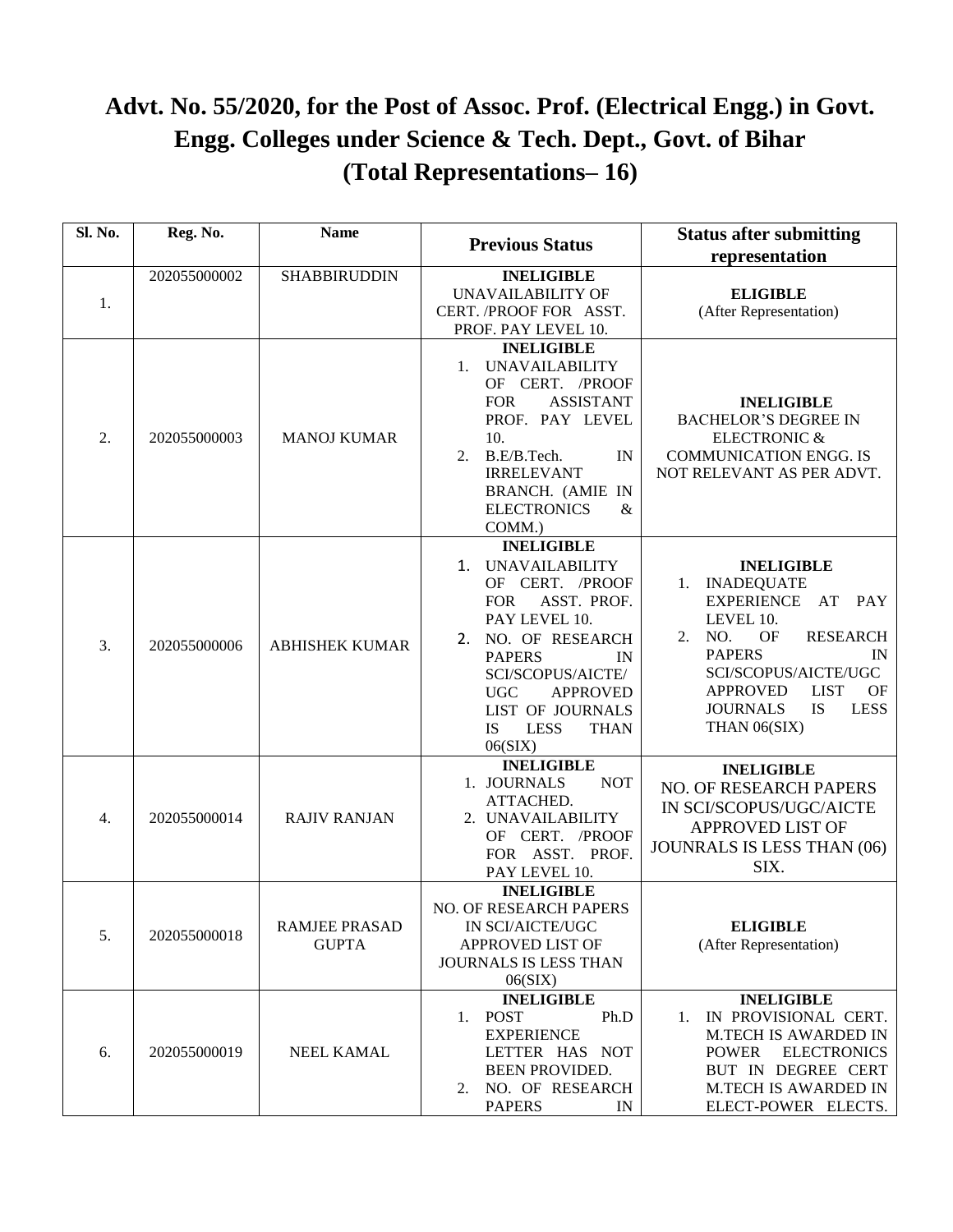|    |              |                                      | SCI/AICTE/UGC<br>APPROVED LIST OF<br>JOURNALS IS LESS<br>THAN 06(SIX).<br>M.TECH,<br>IN<br>3.<br><b>ELECTRICAL</b><br>POWER, MACH. &<br>DRIVES, IS<br><b>NOT</b><br>RELEVANT AS PER<br>ADVT.                                                                                                                                                                              | ELECT.MACH.<br>&<br>DRIVES. IN SUCH CASE<br><b>DEGREE</b><br><b>CERTIFICATE</b><br>WILL BE CONSIDERED<br><b>ELECT-POWER</b><br>IN<br>ELECTS. ELECT. MACH<br>& DRIVES.<br>2. ELECT-POWER ELECT.<br><b>ELECT MACH &amp; DRIVES</b><br>IS NOT RELEVANT<br><b>BRANCH AS PER ADVT.(</b><br>AS PER AICTE<br>GAZETTE).<br><b>NO. OF RESEARCH</b><br>3.<br><b>PAPERS IN</b><br>SCI/SCOPUS/UGC/AICTE<br>APPROVED LIST OF<br><b>JOURNALS IS LESS</b><br>THAN (06) SIX. |
|----|--------------|--------------------------------------|---------------------------------------------------------------------------------------------------------------------------------------------------------------------------------------------------------------------------------------------------------------------------------------------------------------------------------------------------------------------------|--------------------------------------------------------------------------------------------------------------------------------------------------------------------------------------------------------------------------------------------------------------------------------------------------------------------------------------------------------------------------------------------------------------------------------------------------------------|
| 7. | 202055000020 | <b>NAQUI ANWER</b>                   | <b>INELIGIBLE</b><br>1. POST<br>Ph.D<br><b>EXPERIENCE</b><br>LETTER HAS NOT<br>BEEN ENCLOSED.<br><b>UNAVAILABILITY</b><br>2.<br>OF CERT. /PROOF<br>FOR PAY LEVEL<br>10(AL-FALAH<br>UNIV.)<br>NO. OF RESEARCH<br>3.<br><b>PAPERS</b><br>IN<br>SCI/SCOPUS/AICTE/<br><b>UGC</b><br><b>APPROVED</b><br>LIST OF JOURNALS<br><b>IS</b><br><b>LESS</b><br><b>THAN</b><br>06(SIX) | <b>INELIGIBLE</b><br>POST Ph.D EXPERIENCE<br>1.<br><b>CERTIFICATE</b><br><b>NOT</b><br>SUBMITTED.<br>NO.<br><b>RESEARCH</b><br>2.<br>OF<br><b>PAPERS</b><br>IN<br>SCI/SCOPUS/AICTE/UGC<br><b>LIST</b><br><b>APPROVED</b><br>OF<br><b>JOURNALS</b><br>IS<br><b>LESS</b><br>THAN 06(SIX)                                                                                                                                                                       |
| 8. | 202055000024 | <b>BHAGWAN SHREE</b><br>RAM          | <b>INELIGIBLE</b><br>1. NO.<br>OF<br><b>RESEARCH</b><br><b>PAPERS</b><br>IN SCI/<br>AICTE/UGC<br>APPROVED LIST OF<br>JOURNALS IS LESS<br>THAN 06(SIX)<br>2. UNAVAILABILITY OF<br>CERT. /PROOF<br><b>FOR</b><br>ASST.<br><b>PAY</b><br>PROF.<br>LEVEL 10.<br>3. POST Ph.D EXP. CERT.<br><b>NOT ATTACHED</b>                                                                | <b>ELIGIBLE</b><br>(After Representation)                                                                                                                                                                                                                                                                                                                                                                                                                    |
| 9. | 202055000041 | <b>KRISHNA</b><br><b>CHANDRA ROY</b> | <b>INELIGIBLE</b><br>1. NO<br>B.E/B.TECH.<br>(M.Sc.<br><b>ELECTRONICS</b><br>IS.<br><b>RELEVANT</b><br><b>NOT</b><br>BRANCH AS PER<br>ADVT.)<br>NO. OF RESEARCH<br>2.                                                                                                                                                                                                     | <b>INELIGIBLE</b><br>NO BACHELOR'S DEGREE IN<br>ELECTRICAL ENGG. AS PER<br>ADVT. (B.SC. & M.SC. IN<br>ELECTRONICS)                                                                                                                                                                                                                                                                                                                                           |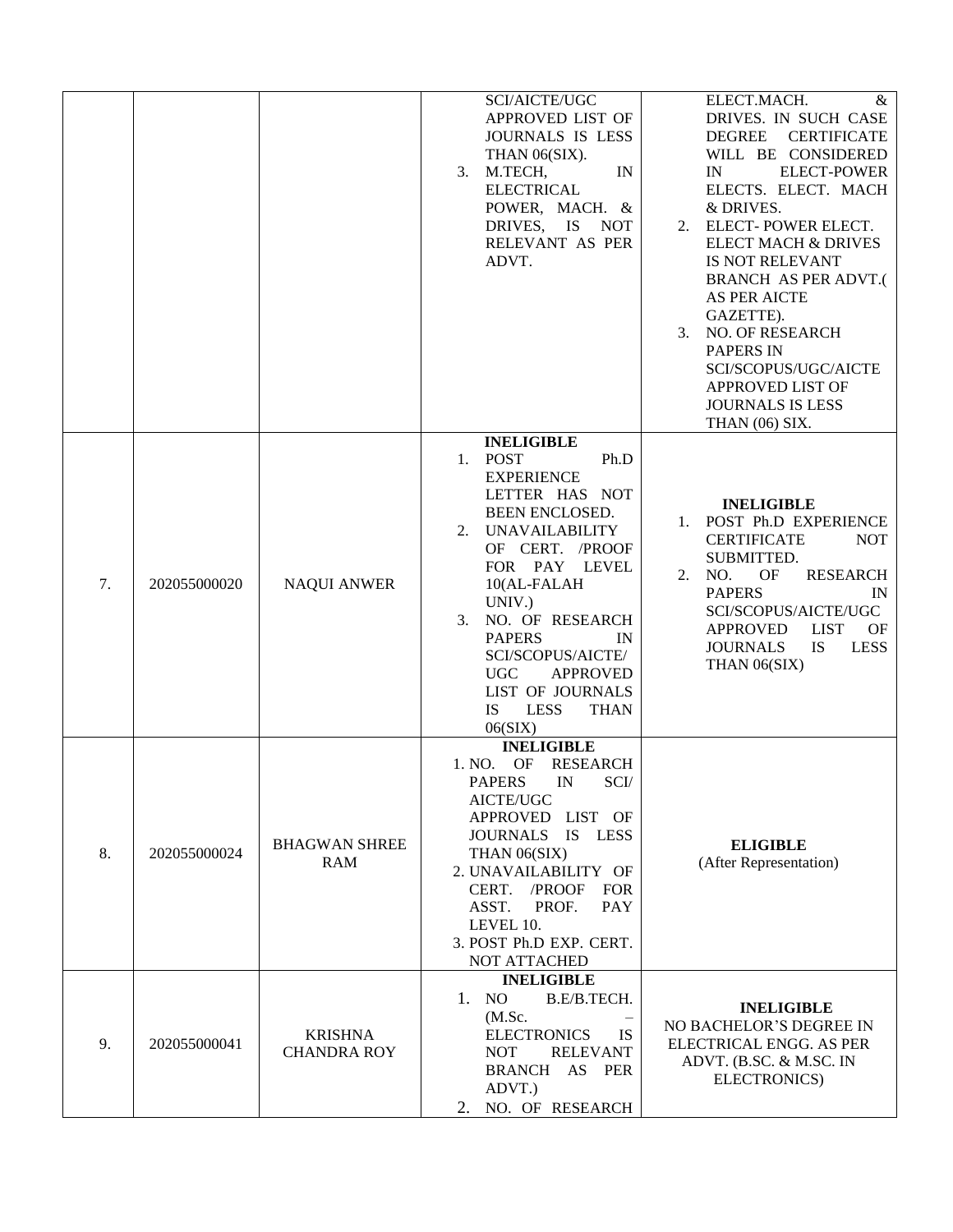|     |              |                                       | <b>PAPERS</b><br>IN<br>SCI/AICTE/UGC<br>APPROVED LIST OF<br>JOURNALS IS LESS<br>THAN 06(SIX).                                                                                                                                                                                                           |                                                                                                                                                                                                                                                                                                                                                                                                                                                                                                                                                                                                                                                                                                                                                                                                            |
|-----|--------------|---------------------------------------|---------------------------------------------------------------------------------------------------------------------------------------------------------------------------------------------------------------------------------------------------------------------------------------------------------|------------------------------------------------------------------------------------------------------------------------------------------------------------------------------------------------------------------------------------------------------------------------------------------------------------------------------------------------------------------------------------------------------------------------------------------------------------------------------------------------------------------------------------------------------------------------------------------------------------------------------------------------------------------------------------------------------------------------------------------------------------------------------------------------------------|
| 10. | 202055000046 | <b>MD FAHIM ANSARI</b>                | <b>INELIGIBLE</b><br>UNAVAILABILITY OF<br>CERT. /PROOF FOR ASST.<br>PROF. PAY LEVEL 10.                                                                                                                                                                                                                 | <b>INELIGIBLE</b><br><b>INADEQUATE</b><br><b>EXPERIENCE</b><br>AS PER ADVT.<br>(EXP. CERT. ISSUED BY S.A.<br><b>FABRICATOR &amp; CIVIL ENGRS</b><br>DOES NOT BEAR REF. NO.<br>AND SALARY STRUCTURE,<br>EXP. CERT. ISSUED BY Z.H.<br>COLLEGE OF ENGG. & TECH.<br>DOES NOT BEAR SALARY<br>STRUCTURE,<br>EXP.<br>CERT,<br>ISSUDE BY GRAPHIC ERA<br>(01.07.09 TO 10.11.11) DOES<br><b>BEAR</b><br>REF. NO. &<br><b>NOT</b><br>SALARY STRUCTURE, EXP.<br>CERT. ISSUDED BY BRCM<br>COLLEGE OF ENGG. & TECH.<br>TO<br>01.08.2014)<br>(13.10.2011)<br>DOES NOT BEAR SALARY<br>STRUCTURE,<br>EXP.<br>CERT.<br><b>ISSUED BY J.B. INSTITUTE OF</b><br>ENGG. & TECHNOLOGY NOT<br>BEAR REF. NO. AND SALARY<br>STRUCTURE AND EXP. CERT.<br>ISSUED BY GRAPHIC ERA<br>(AFTER 18.10.2018) HAS NOT<br><b>BEEN SUBMITTED)</b> |
| 11. | 202055000049 | <b>DWARKA DAS</b><br><b>NEEMA</b>     | <b>INELIGIBLE</b><br>UNAVAILABILITY OF<br>CERT. /PROOF FOR ASST.<br>PROF. PAY LEVEL 10.                                                                                                                                                                                                                 | <b>ELIGIBLE</b><br>(After Representation)                                                                                                                                                                                                                                                                                                                                                                                                                                                                                                                                                                                                                                                                                                                                                                  |
| 12. | 202055000050 | <b>VIVEK KUMAR</b>                    | <b>INELIGIBLE</b><br><b>B.E/B.TECH</b><br>1.<br><b>DEGREE</b><br><b>FROM</b><br><b>AMIE</b><br>IN<br><b>ELECTRONICS</b><br>$\&$<br><b>COMMUNICATION</b><br>WHICH<br>IS.<br><b>NOT</b><br>RELEVANT AS PER<br>ADVT.<br><b>UNAVAILABILITY</b><br>2.<br>OF CERT. /PROOF<br>FOR ASST. PROF.<br>PAY LEVEL 10. | <b>INELIGIBLE</b><br><b>BACHELOR'S DEGREE IN</b><br><b>ELECTRONICS &amp;</b><br><b>COMMUNICATION ENGG. IS</b><br>NOT RELEVENT BRANCH AS<br>PER ADVT.                                                                                                                                                                                                                                                                                                                                                                                                                                                                                                                                                                                                                                                       |
| 13. | 202055000053 | <b>MUKESH KUMAR</b><br><b>KUMAWAT</b> | <b>INELIGIBLE</b><br>1. M.TECH.<br><b>DEGREE</b><br>AWARDED IN 2008<br>BY GSIT<br>& SC.<br><b>INDORE</b><br>$\&$<br>EXP.                                                                                                                                                                                | <b>INELIGIBLE</b><br>(OJECTIONS NOT COMPLIED<br>ON DUE DATE)<br>1. M.TECH.<br><b>DEGREE</b><br>AWARDED IN 2008 BY                                                                                                                                                                                                                                                                                                                                                                                                                                                                                                                                                                                                                                                                                          |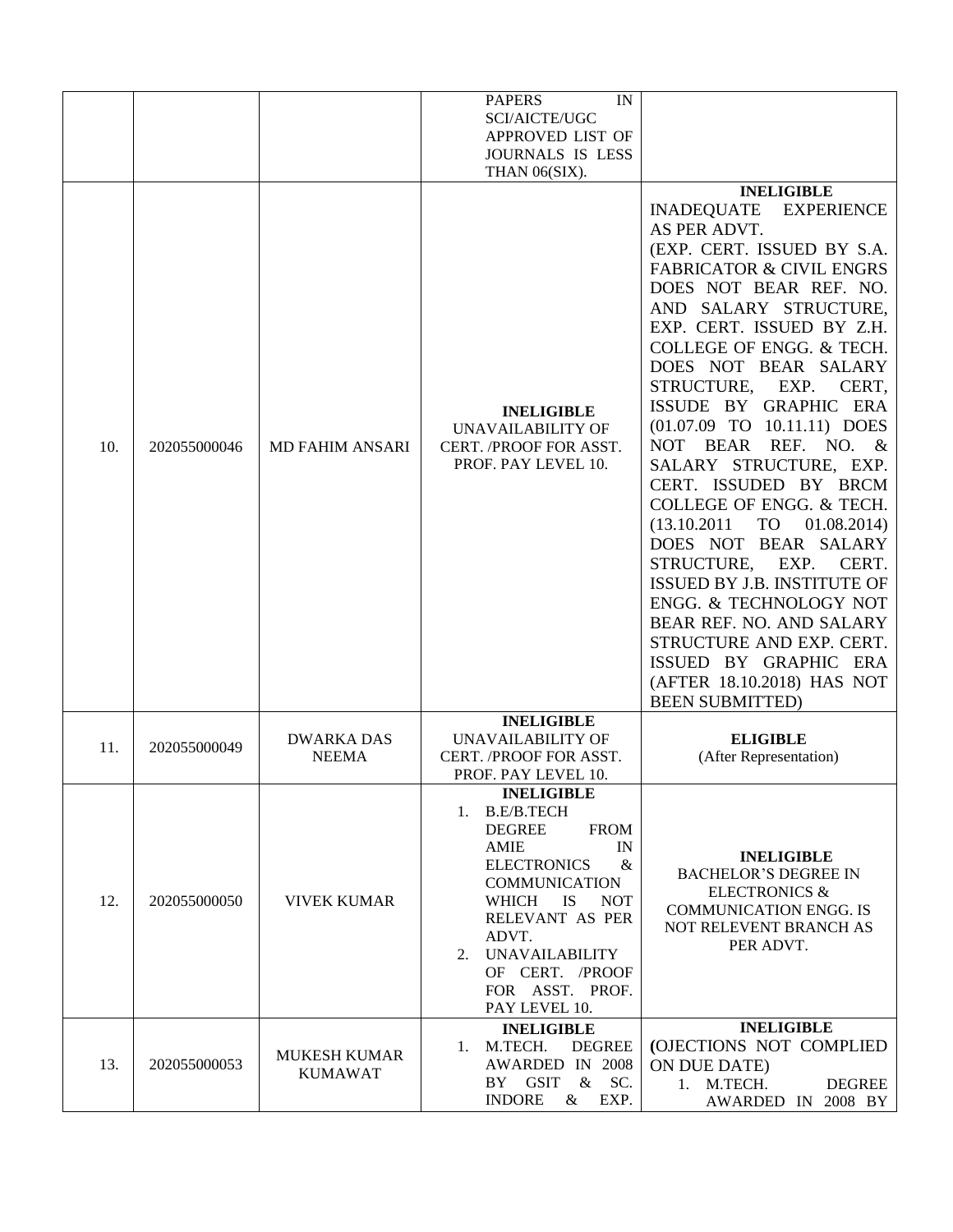|     |              |                                      | CERT. ISSUED BY<br><b>LNCT</b><br><b>INDORE IS</b><br><b>DATED</b><br>27-07-2005<br>31-07-2008<br>TO<br>(M.TECH.<br><b>DURATION</b><br>&<br><b>EXPERIENCE</b><br><b>DURATION</b><br>COINCIDING).<br><b>UNAVAILABILITY</b><br>2.<br>OF CERT. /PROOF<br>FOR ASST. PROF.<br>PAY LEVEL 10.<br>NO. OF RESEARCH<br>3.<br><b>PAPERS</b><br>IN<br>SCI/AICTE/UGC<br>APPROVED LIST OF<br>JOURNALS IS LESS<br>THAN 06(SIX) | GSIT & SC. INDORE &<br>EXP. CERT. ISSUED BY<br>LNCT INDORE IS DATED<br>27-07-2005 TO 31-07-2008<br>(M.TECH. DURATION &<br><b>EXPERIENCE DURATION</b><br>COINCIDING).<br>2. UNAVAILABILITY<br>OF<br>CERT. /PROOF FOR ASST.<br>PROF. PAY LEVEL 10.<br>OF<br><b>RESEARCH</b><br>3.<br>NO.<br><b>PAPERS</b><br>IN<br><b>SCI/AICTE/UGC</b><br><b>APPROVED</b><br><b>LIST</b><br>OF<br><b>JOURNALS</b><br><b>IS</b><br><b>LESS</b><br>THAN 06(SIX). |
|-----|--------------|--------------------------------------|-----------------------------------------------------------------------------------------------------------------------------------------------------------------------------------------------------------------------------------------------------------------------------------------------------------------------------------------------------------------------------------------------------------------|-----------------------------------------------------------------------------------------------------------------------------------------------------------------------------------------------------------------------------------------------------------------------------------------------------------------------------------------------------------------------------------------------------------------------------------------------|
| 14. | 202055000056 | PANKAJ KUMAR                         | <b>INELIGIBLE</b><br>UNAVAILABILITY OF<br><b>CERTIFICATES/ PROOF AT</b><br>POST Ph.D LEVEL                                                                                                                                                                                                                                                                                                                      | <b>INELIGIBLE</b><br><b>INADEQUATE</b><br>EXP. AS<br>PER<br>(FOR<br><b>POST</b><br>Ph.D.<br>ADVT.<br>EXP.<br>CERT.<br><b>EXPERIENCE,</b><br>ISSUED BY EWA ELECTRICITY<br><b>WATER</b><br>AUTHORITY,<br>&<br>KINGDOM OF BAHRAIN DOES<br><b>NOT</b><br><b>BEAR</b><br>SALARY<br>STRUCTURE.)                                                                                                                                                     |
| 15. | 202055000060 | <b>SANJAY KUMAR</b><br><b>MAURYA</b> | <b>INELIGIBLE</b><br>M.TECH.<br>IN<br>1.<br>DIGITAL SYSTEM IS<br>NOT RELEVANT AS<br>PER ADVT.<br><b>UNAVAILABILITY</b><br>2.<br>OF<br><b>CERT./PROOF</b><br><b>FOR</b><br>ASST. PROF.<br>PAY LEVEL 10                                                                                                                                                                                                           | <b>INELIGIBLE</b><br>1. M.TECH.<br>$\ensuremath{\text{IN}}$<br><b>DIGITAL</b><br><b>IS</b><br><b>SYSTEM</b><br><b>NOT</b><br><b>RELEVANT</b><br>AS<br><b>PER</b><br>ADVT.<br>2. POST Ph.D. EXP. CERT.<br>NOT SUBMITTED.                                                                                                                                                                                                                       |
| 16. | 202055000085 | <b>RAJESH ARYA</b>                   | <b>INELIGIBLE</b><br>UNAVAILABILITY OF<br>CERT. /PROOF FOR ASST.<br>PROF. PAY LEVEL 10                                                                                                                                                                                                                                                                                                                          | <b>INELIGIBLE</b><br><b>UNAVAILABILITY</b><br>OF.<br>CERT./PROOF FOR ASSISTANT<br><b>PROFESSOR PAY LEVEL - 10.</b><br>(IN EXPERIENCE CERTIFICATE<br><b>ISSUED BY ACROPOLIS</b><br>TECHNICAL CAMPUS SALARY<br>STRUCTURE IS NOT<br>MENTIONED. SO THE TOTAL<br>EXP. IS LESS THAN 08 YEARS)                                                                                                                                                       |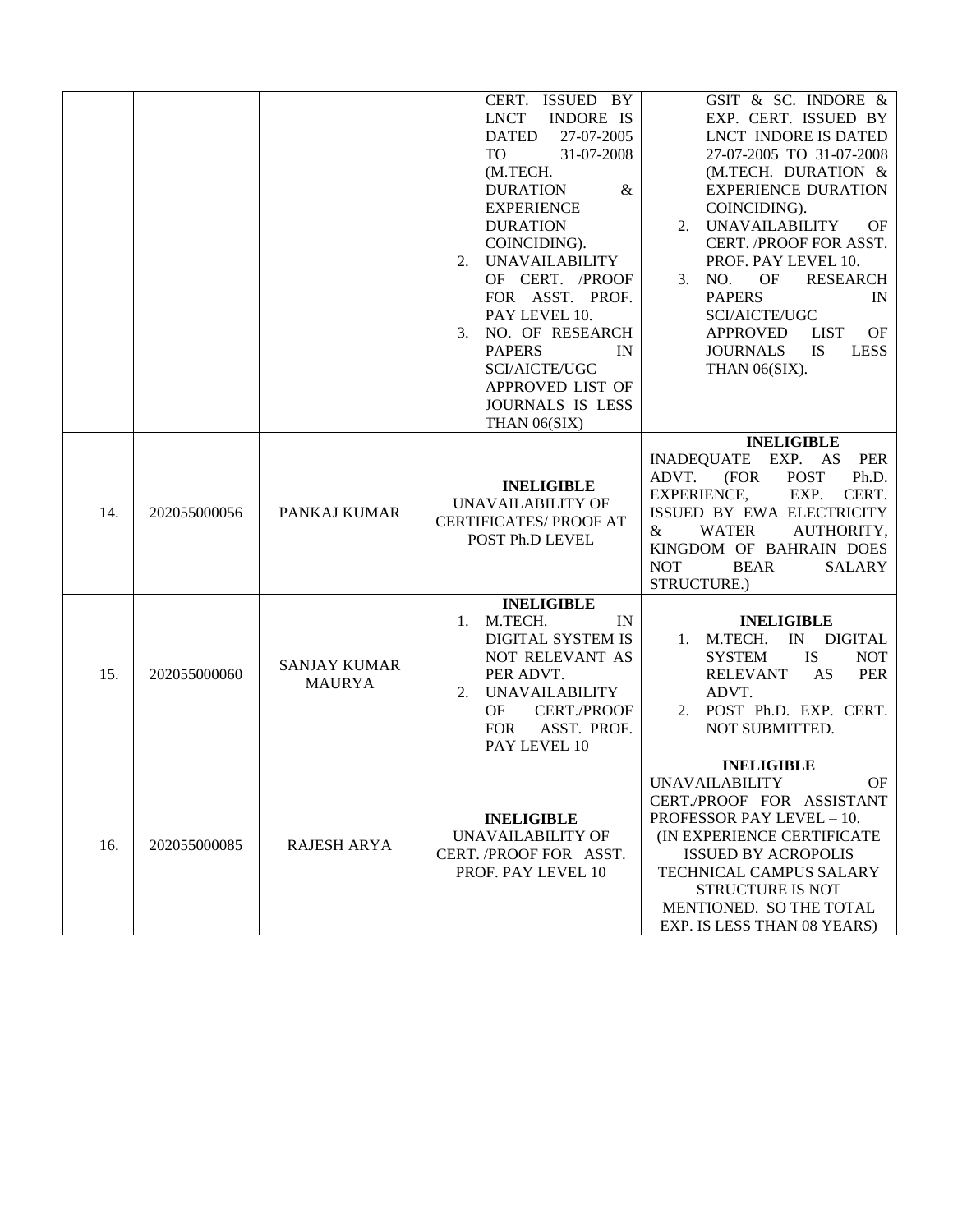#### **Advt. No. 58/2020, for the Post of Associate Professor (Mathematics) in Govt. Engg. Colleges under Science & Tech. Dept., Govt. of Bihar (Total Representations– 14)**

| Sl. No. | Reg. No.     | <b>Name</b>                            | <b>Previous Status</b>                                                                                                                                                                                                                                                                                               | <b>Status after submitting</b>                                                                                                                                                                                                                                                                                                                                     |
|---------|--------------|----------------------------------------|----------------------------------------------------------------------------------------------------------------------------------------------------------------------------------------------------------------------------------------------------------------------------------------------------------------------|--------------------------------------------------------------------------------------------------------------------------------------------------------------------------------------------------------------------------------------------------------------------------------------------------------------------------------------------------------------------|
|         |              |                                        |                                                                                                                                                                                                                                                                                                                      | representation                                                                                                                                                                                                                                                                                                                                                     |
| 1.      | 202058000016 | <b>MD SANAM SURAJ</b>                  | <b>INELIGIBLE</b><br>N <sub>O</sub><br><b>ADEQUATE</b><br>1.<br>EXP. AS PER ADVT.<br><b>UNAVAILABILITY</b><br>2.<br>OF<br><b>CERT./PROOF</b><br>ASST. PROF.<br><b>FOR</b><br>PAY LEVEL 10.<br>NO. OF RESEARCH<br>3.<br><b>PAPERS</b><br>IN<br>SCI/AICTE/UGC<br>APPROVED LIST OF<br>JOURNALS IS LESS<br>THAN 06(SIX). | <b>INELIGIBLE</b><br><b>ADEQUATE</b><br>NO<br>1.<br>AS<br><b>EXPERIENCE</b><br><b>PER</b><br>ADVT.,<br><b>UNAVAILABILITY</b><br>OF<br><b>PROOF</b><br>CERT./<br><b>FOR</b><br>ASST. PROF. PAY LEVEL<br>10.<br>2.<br>NO.<br>OF<br><b>RESEARCH</b><br>PAPERS IN<br>SCI/AICTE/<br>UGC APPROVED LIST OF<br><b>JOURNALS</b><br><b>IS</b><br><b>LESS</b><br>THAN 06(SIX) |
| 2.      | 202058000022 | <b>VIVEK KUMAR</b><br><b>SRIVASTAV</b> | <b>INELIGIBLE</b><br>NO<br><b>ADEQUATE</b><br>1.<br>EXP. AS PER ADVT.<br><b>UNAVAILABILITY</b><br>2.<br>OF<br><b>CERT./PROOF</b><br>ASST. PROF.<br><b>FOR</b><br>PAY LEVEL 10.                                                                                                                                       | <b>ELIGIBLE</b><br>(After Representation)                                                                                                                                                                                                                                                                                                                          |
| 3.      | 202058000032 | <b>BANDANA PRIYA</b>                   | PROV. ELIGIBLE<br>(Appointment Letter<br>Required)                                                                                                                                                                                                                                                                   | <b>ELIGIBLE</b><br>(After Representation)                                                                                                                                                                                                                                                                                                                          |
| 4.      | 202058000036 | <b>SHWET NISHA</b>                     | PROV. ELIGIBLE<br>(Appointment Letter<br>Required)                                                                                                                                                                                                                                                                   | PROV. ELIGIBLE<br>(APPOINTMENT LETTER WITH<br>PAY SCALE 10 REQUIRED)                                                                                                                                                                                                                                                                                               |
| 5.      | 202058000043 | <b>GANESH KUMAR</b><br><b>THAKUR</b>   | PROV. ELIGIBLE<br>(Appointment Letter<br>Required)                                                                                                                                                                                                                                                                   | PROV. ELIGIBLE<br>(APPOINTMENT LETTER FROM<br>KRISHNA ENGG. COLLEGE IS<br><b>ATTACHED WITHOUT ANY</b><br><b>GRADE PAY AND PAY SCALE</b><br>, ONLY BASIC PAY OF Rs 10000 is<br>Given                                                                                                                                                                                |
| 6.      | 202058000052 | <b>ADITYA KUMAR</b><br><b>SINGH</b>    | PROV. ELIGIBLE<br>(Appointment Letter<br>Required)                                                                                                                                                                                                                                                                   | PROV. ELIGIBLE<br>(COMPLETE APPOINTMENT<br>LETTERS ARE NOT SUBMITTED<br>AGAIN)                                                                                                                                                                                                                                                                                     |
| 7.      | 202058000057 | <b>ANIL KUMAR</b>                      | PROV. ELIGIBLE<br>(Appointment Letter<br>Required)                                                                                                                                                                                                                                                                   | <b>ELIGIBLE</b><br>(After Representation)                                                                                                                                                                                                                                                                                                                          |
| 8.      | 202058000058 | <b>ANUPAMA</b>                         | PROV. ELIGIBLE<br>(Appointment Letter<br>Required)                                                                                                                                                                                                                                                                   | <b>ELIGIBLE</b><br>(After Representation)                                                                                                                                                                                                                                                                                                                          |
| 9.      | 202058000063 | <b>ABHAY KUMAR</b><br><b>JHA</b>       | PROV. ELIGIBLE<br>(Appointment Letter<br>Required)                                                                                                                                                                                                                                                                   | <b>ELIGIBLE</b><br>(After Representation)                                                                                                                                                                                                                                                                                                                          |